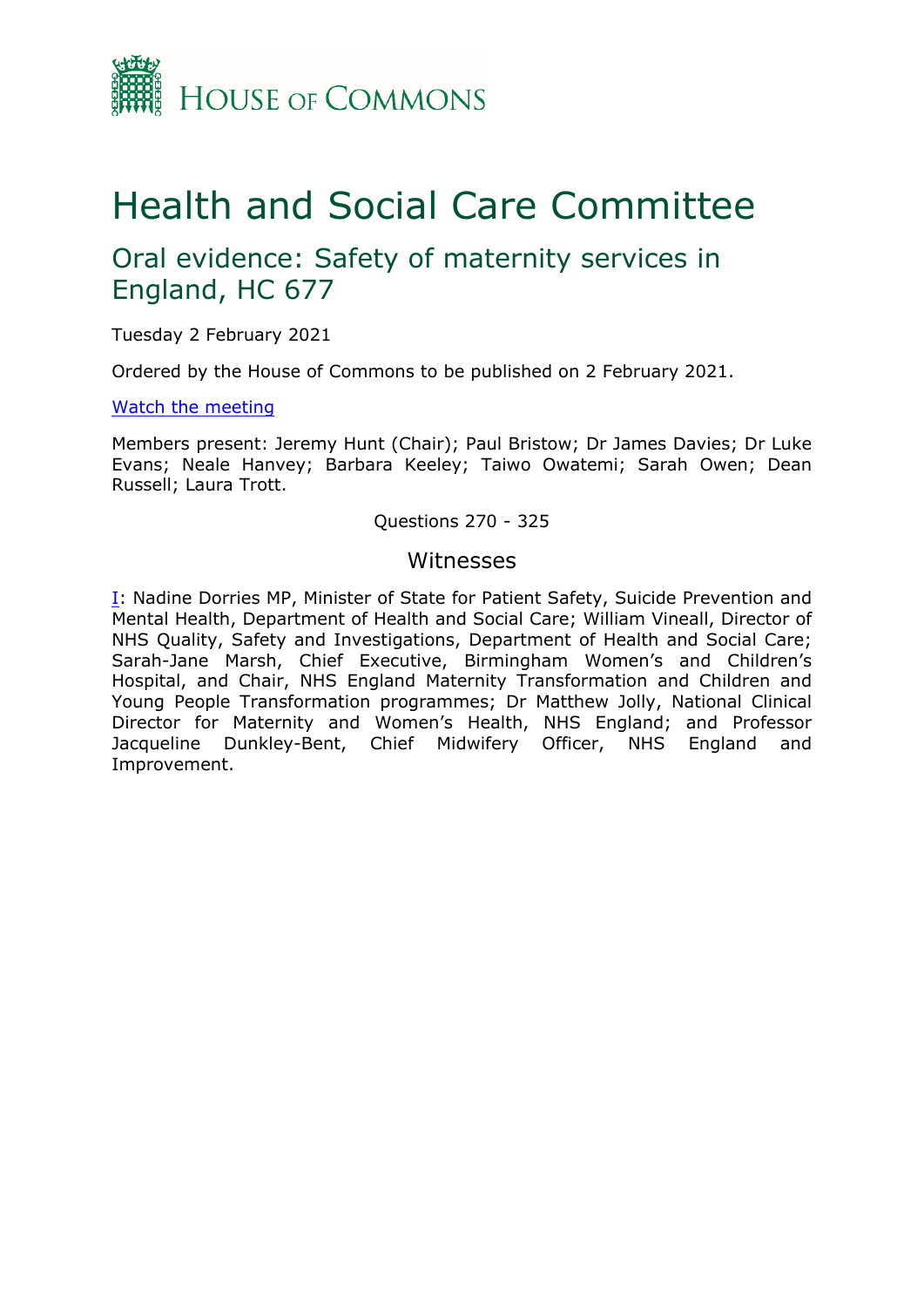

## <span id="page-1-0"></span>Examination of witnesses

Witnesses: Nadine Dorries MP, William Vineall, Sarah-Jane Marsh, Dr Jolly and Professor Dunkley-Bent.

Q270 **Chair:** Welcome to this morning's Health and Social Care Select Committee, where we are looking into the issue of maternity safety in NHS maternity units, following some big issues uncovered at the Shrewsbury and Telford and East Kent trusts.

We have a fantastic panel of people here who know a huge amount about this, led by our Minister of State, Nadine Dorries. Dr Matthew Jolly and Professor Jacqueline Dunkley-Bent lead the NHS's maternity transformation programme, which aims to halve baby deaths and baby injuries by 2025. Sarah-Jane Marsh heads Birmingham Women's and Children's Hospital, which is one of the safest and most successful maternity units in the whole of our NHS. From the Department of Health and Social Care we have William Vineall, who had the dubious privilege of being in charge of patient safety during my time. Thank you all very much indeed for joining us this morning.

I start by thanking you on behalf of all of us for your incredible hard work during the pandemic. People do not stop having babies during a period like this, and we all understand what a huge task it has been to keep the show on the road during such a very difficult period. We would be grateful if you could pass that on to your teams.

Let me start by inviting the Minister of State, Nadine Dorries, to make a few opening comments. We will then move on to some questions.

*Nadine Dorries:* Thank you very much, Chair. We will indeed take back your thanks to the Department. I would also like to thank you and members of your Committee for your work on this inquiry. Safety of maternity services is an extremely important issue. It is a priority for me, so I very much welcome the Committee's interest.

I would like to give an example to demonstrate how much of a priority it is for me. When I first arrived in the Department of Health and Social Care as an Under-Secretary 18 months ago, I set myself five targets. No. 1 on that list of targets was to introduce national screening for group B strep, which is the UK's most common cause of life-threatening infection in new-born babies. It most often causes sepsis, pneumonia and meningitis, and is the leading cause of meningitis in children under five.

On average in the UK, at least one baby a week dies from GBS infection, and 70 a year are left with lifelong disabilities as a result of contracting meningitis or sepsis in their first days of life. I urge that we all take note of that devastating infection. I note the hugely important work undertaken by the charity Group B Strep Support, who have worked tirelessly for 25 years to try to improve the UK policy on group B strep. Their campaigning saves vital lives. It is a major issue for me, and one that I continue to work on.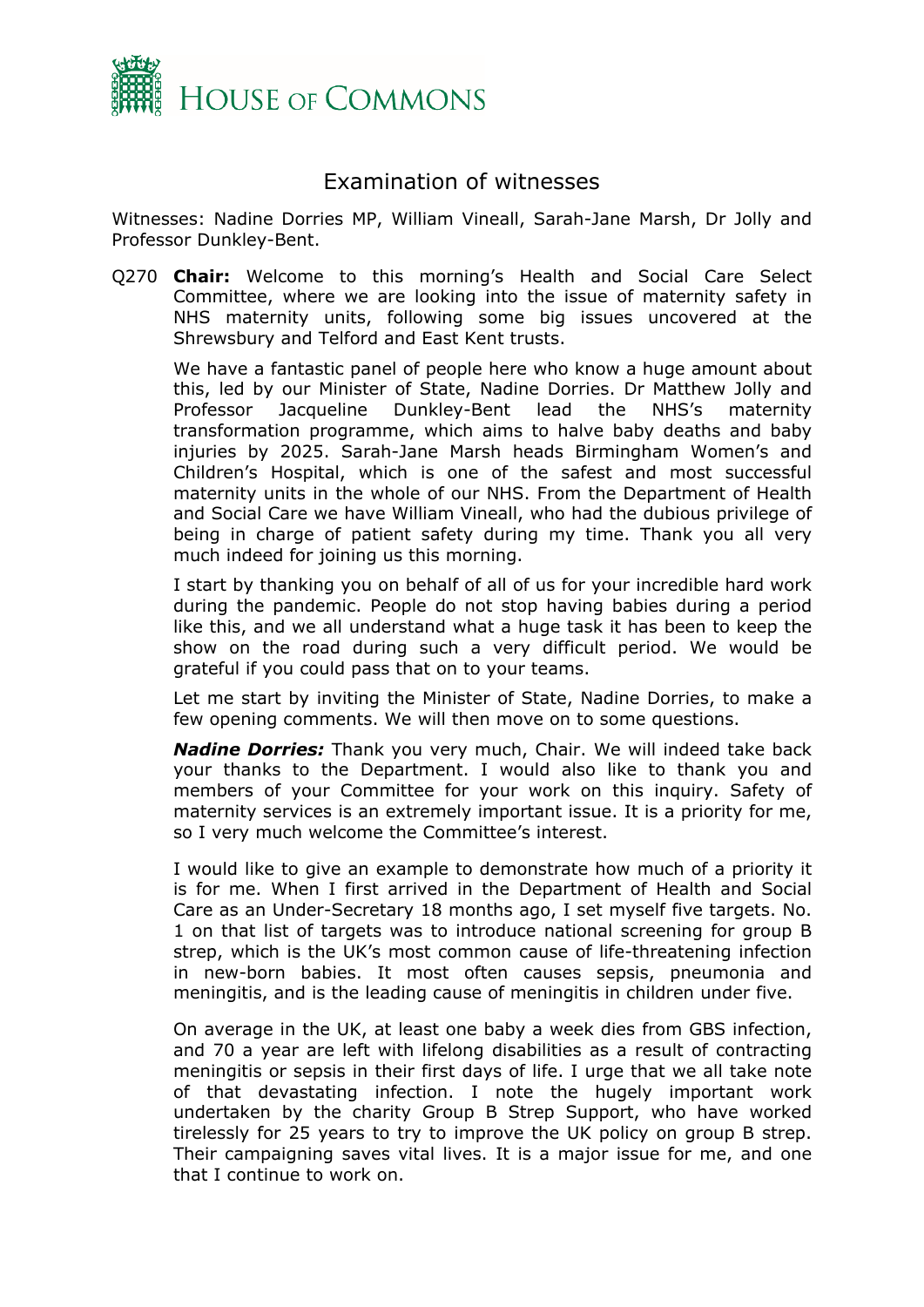

I believe that all pregnant women should receive testing for group B strep, using the gold standard enriched culture medium test, at 35 weeks' gestation. That is why, campaigning on it within the Department, within months we managed to launch the universal screening trial to compare group B strep with the usual risk-based care that is used in the NHS at the moment. As a result of that screening, the UK National Screening Committee will review its recommendations in light of the evidence and the trial after it reports. While women are being tested for group B strep, I am keen that the opportunity is used to scan them at 35 weeks' gestation so that breech babies are picked up early. I am aware that that is also being considered in the March proposal.

I will stop there, Chair, because I do not want to take up additional time on opening remarks. I am sure there will be lots of questions.

Q271 **Chair:** You mentioned the charity Group B Strep Support. In some research that was published yesterday, they found that only 13% of trusts are conducting tests in line with PHE and royal college guidelines. I know that you have written to all trusts asking them to make sure that they are doing that. Is there a deadline by which you are expecting all trusts to comply with those royal college and PHE guidelines?

*Nadine Dorries:* Yes. We were aware of that a short time ago, but obviously Covid has impacted on all areas in the NHS, including maternity. I wrote to all CEOs of trusts last week. The deadline is the day they received the letter, and it should be on every CEO's desk now. There is absolutely no reason why the £11 test, using the enriched culture medium, which grows the bacteria overnight, cannot be used in place of other tests that give an immediate result but may not be as accurate. I have asked all of the trusts to ensure that they are using the ECM testing as of the moment they receive the letter.

Q272 **Chair:** Thank you very much. Let's move to broader questions. I want to start with something that probably shocked a lot of people more than anything else about the Shrewsbury and Telford issues that Donna Ockenden is looking into, and that is just how far back those issues appear to go. When I launched that inquiry, we knew that some of the issues went back as far as 2008-09. It now looks like some families were affected in the 1990s. I want to ask you a general question. Why do you think our national systems have not been as good as they need to be at spotting these issues earlier?

*Nadine Dorries:* I will try to keep my answer as succinct as possible because there are many areas of that issue that I hope we can cover during the morning.

I would like to begin by saying that, yes, that did happen, along with the fact that, when incidents took place that were avoidable harms to babies or mothers in maternity units, it took parents a very long time to get to the point of having those investigations looked into, issues considered or even getting an apology from a trust.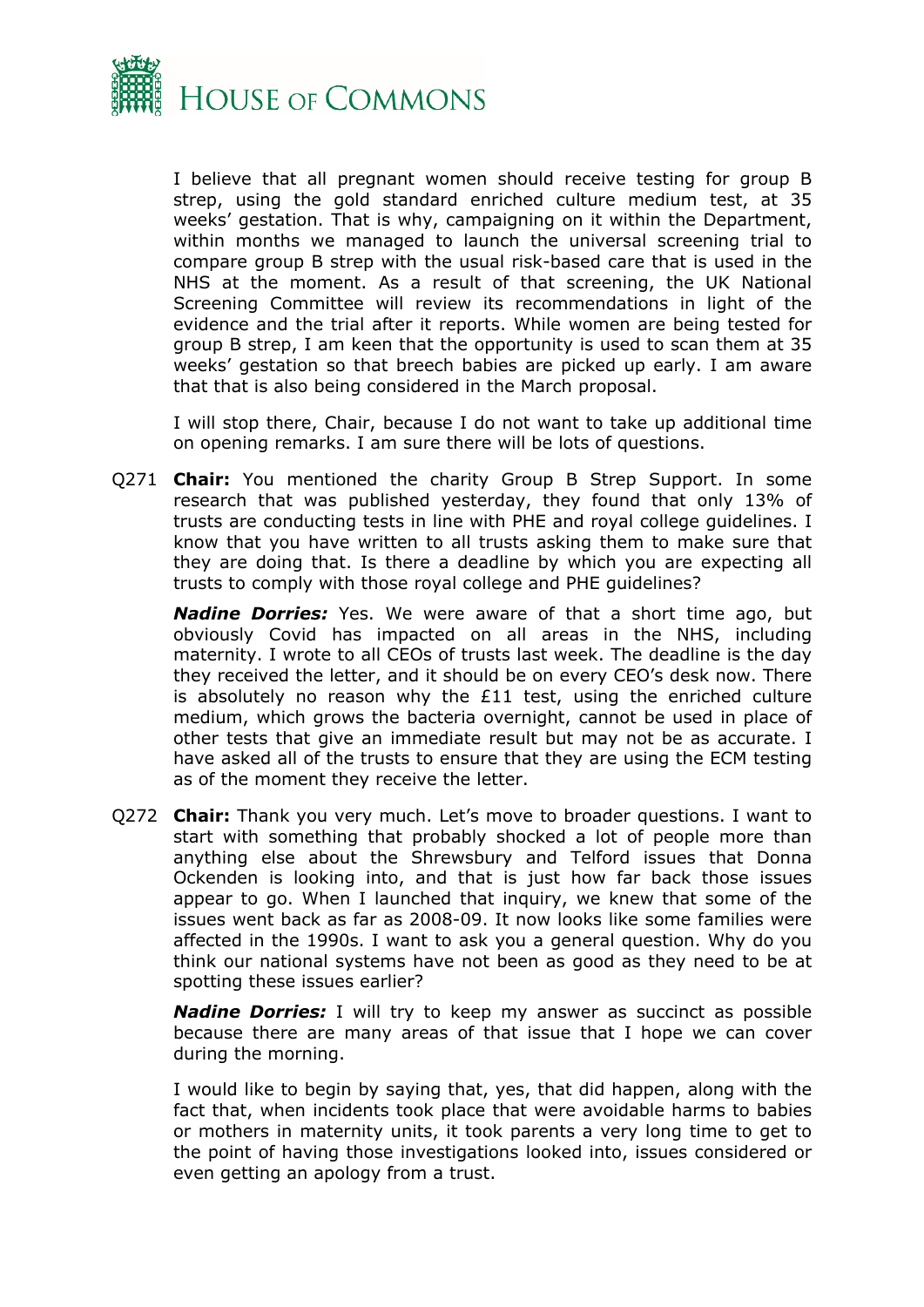

You are absolutely right. The Ockenden report has gone back over many cases where the parents probably did not get any resolution even when they made a complaint. I do not think that would happen today. We can look at East Kent and the systems in place now, such as HSIB, CQC and others, that have demonstrated that we can move very quickly.

I think culture is at the heart of many of the problems that we face in maternity. You mentioned staff. I had both a visual and an oral demonstration of just how entrenched that culture can be. Obviously, I went to visit SaTH myself to look at the maternity unit and to speak to the midwives, the clinical lead and the obstetricians. That was after the board had very much changed. There was a new CEO in place, and they were very much under way with a new programme of support, amelioration and training. A huge amount had taken place, but as I arrived at the hospital I was told immediately, "We are going to take you to the midwife unit first and then we're going to take you to the obstetrician-led unit."

I was shocked by those words in my introduction. Surely, the core problem that we identified was lack of collegiate working. The old days of the midwife putting her foot on the door to stop an obstetrician coming into the room, and saying to the mother, "Come on, don't let the doctors get this," have surely gone. It appeared to me that, although we may not be at that stage, there was still a visual and cultural separation of the midwifery unit and the obstetrician-led unit. Therefore, we are not at the place where we should be. It should be the safe birthing unit, or the delivery unit. The fact that that culture is still there means that we still have issues to address. I hope that we and some of the team can have the chance to explain to you some of the measures that are in place. I am very confident that we are well on the way to resolving that.

Q273 **Chair:** Thank you. We will come back to you on that, but I want to bring in Sarah-Jane Marsh on this point. Do you agree that we are much better now at picking up these issues more quickly and that the reporting culture has changed? Why do you think, none the less, that it took us over 20 years to uncover some of those issues in one NHS trust?

*Sarah-Jane Marsh:* Thank you, and good morning everybody.

It is tragic and terrible, and our failure to be able to pick this up over many years has no doubt led to avoidable harm. That is devastating to all of us involved in maternity transformation because it is the absolute opposite of what we are trying to achieve. We came into the picture in 2015 with the publication of "Better Births". There were so many different things that we knew we needed to bring together, essentially, to reverse that.

Some of it is about culture, as the Minister was just saying. We have to have transparency of data, and staff willingness to engage, and be open to things that go wrong and to change in the units themselves. That is the absolute priority. Everything that we layer on top of that is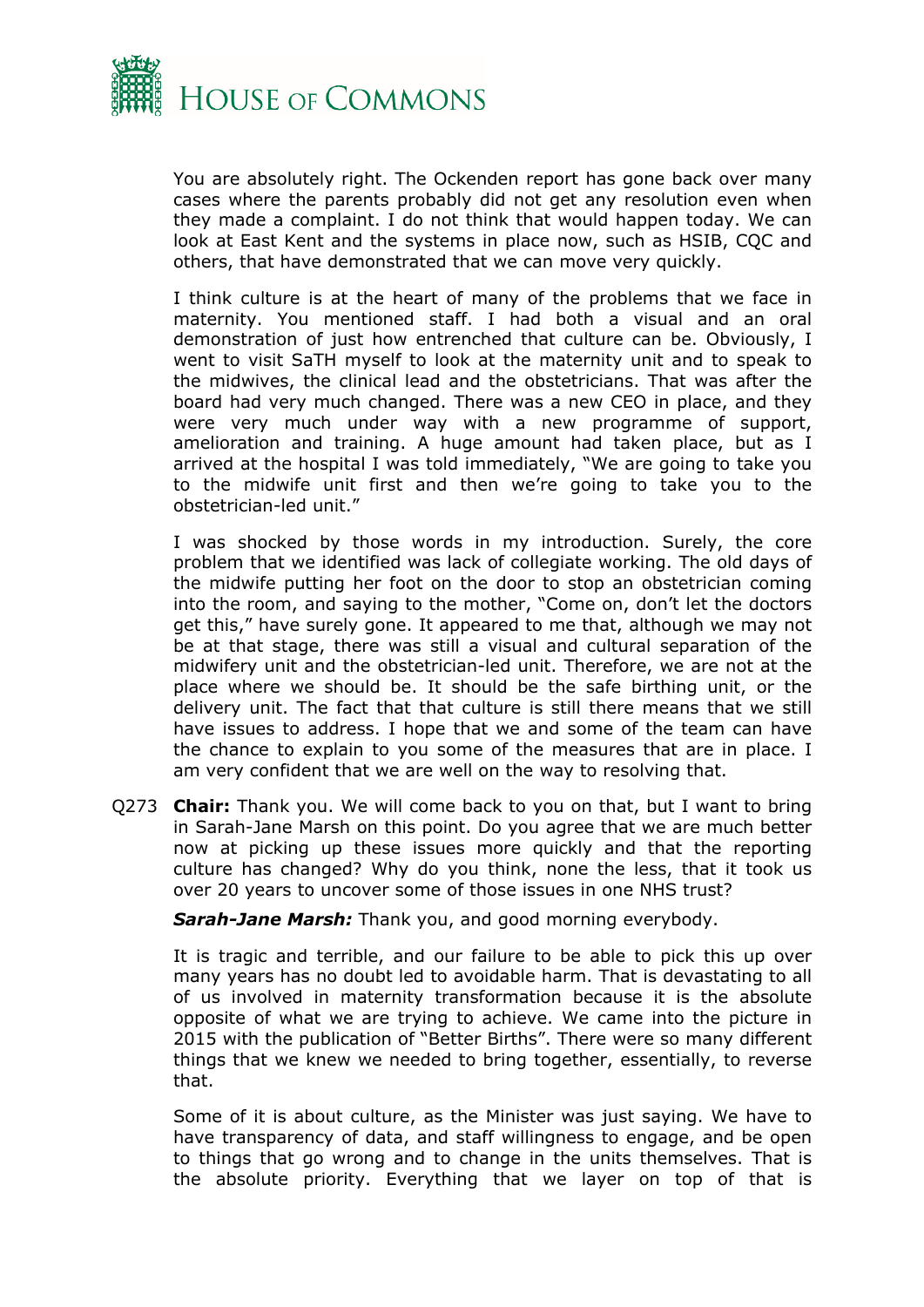

important—I will talk about that in a minute—but we know that the safest organisations are the ones where the teams themselves review the data and look at what has been proved. Through maternity transformation, we have been encouraging that, with the training we have done and with the development work we have done with individual units.

Over the last few years, we have moved towards safeguards for places where things are going wrong. We have a whole variety of mechanisms to review the data, both at the local maternity system level—everybody in a local area delivering maternity services—and at the regional level, where we now have chief midwives embedded in all the NHS regions. We also have it at the national level, where we have a national oversight committee that can look at not just the data but the intelligence that all the different stakeholders have, for example, from CQC reports, HSIB investigations and the information that the colleges and Health Education England might hold. We have that hard and soft information coming together in one place.

I feel a lot more confident that, if there were similar issues now in an NHS trust in England, we would, first of all, have a culture where trusts themselves would address them, and then we would have safeguards at the regional and national level. Could I tell you that they are 100% foolproof? I have yet to find any quality surveillance system, based on data and intelligence together, where you can absolutely guarantee every time that you will know of every unit. That is why we are never complacent about what is next. We are scanning for best practice, not just in this country but across the world. If there is anything else that anybody else is doing, we will do that.

We have come a very long way over the last four to five years. We almost celebrate now when we find that there are difficult issues. We celebrate that we have found them and that we can address them quite quickly with that level of transparency. We have come a long way, but, as I say, I would not want to tell you it was perfect.

Q274 **Chair:** Let us drill down into the issue of transparency and how easy it is for staff to speak out if they have concerns. We have been looking, in this inquiry, at what happens in Sweden, which has about half our neonatal death rate. If we had the Swedish neonatal death rate here, about 1,000 more babies would live every year.

The evidence we had from one of the people responsible for the Swedish system was that one element that was very helpful in Sweden in getting the patient safety level so high was their no-fault compensation. In England, you have to prove clinical negligence before a family gets compensation if a child is born disabled, but in Sweden you just have to prove avoidability. You just have to prove that something went wrong. Minister of State, do you think we should look at doing the same thing here?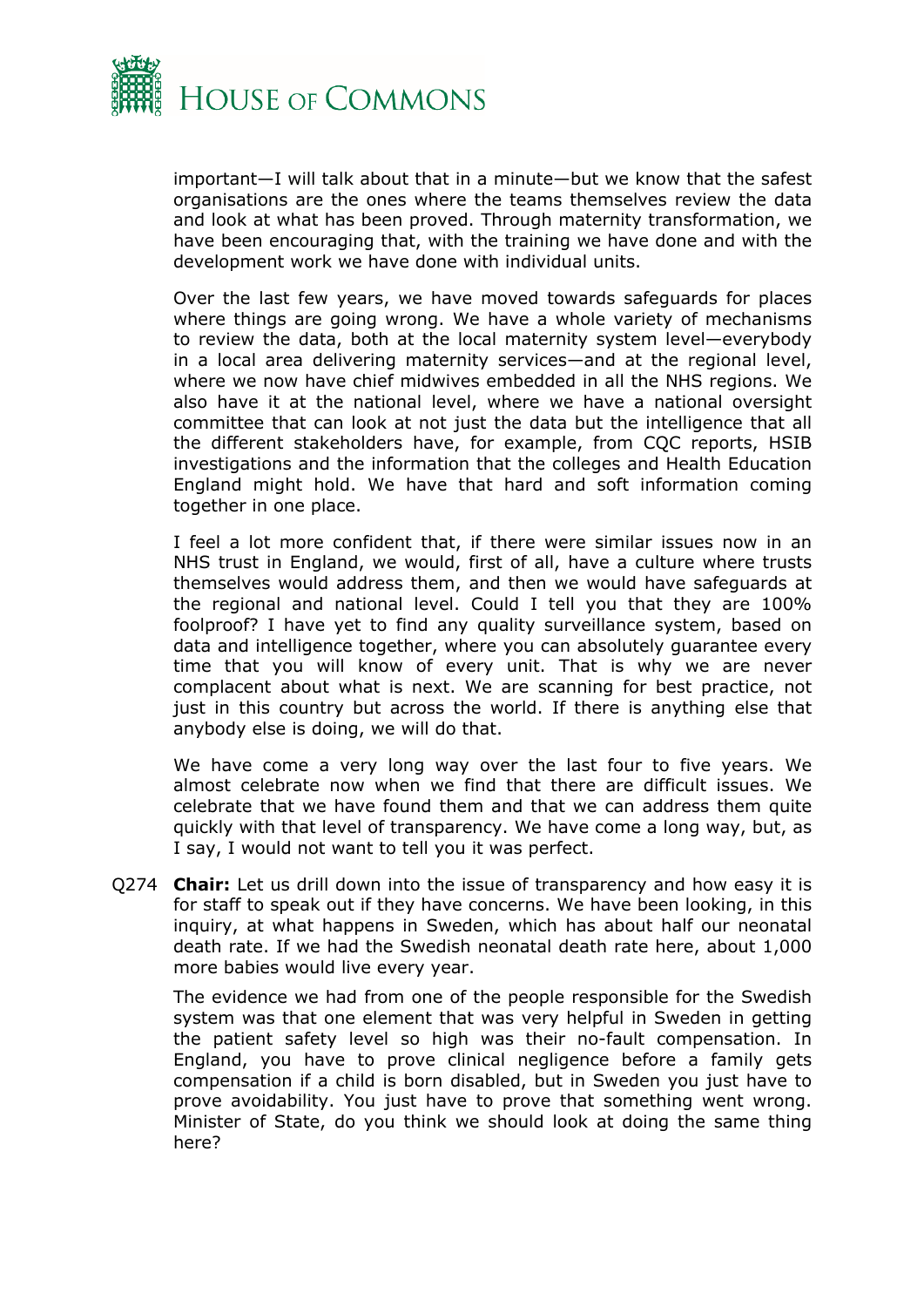

*Nadine Dorries:* We are always looking at other countries, to see what we can learn from what they are doing. There is some evidence that Sweden's harm rates in maternity are lower than ours, but there could be a number of reasons for that. The evidence that the Swedish compensation system necessarily makes their system safer is patchy and difficult for us to get a handle on. The insurance agency in Sweden that runs the safety programmes has not yet been fully evaluated.

What I will say, and I cannot be drawn on the detail, is that we are looking across the NHS in the round, not just in maternity, at how issues of no-blame, no-fault compensation and clinical negligence are treated, how they are dealt with, how we look at them and how we administer them. There is a review taking place. It was discussed as part of the spending review that we look into that. Work is under way. I cannot be drawn on the detail at the present moment, but we are evaluating it. I do not want you to think that we are complacent and not having regard to what is happening in other countries; we really are. I do not know if William Vineall wants to say something.

*William Vineall:* Do you want me to add a few points, Jeremy?

**Chair:** Please do, William.

*William Vineall:* As the Minister said, at the spending review we committed to improve patient safety and tackle the rising costs of clinical negligence by publishing a consultation this year. Work is hard under way on that. As Nadine said, we are looking at all drivers of costs and aspects of the current process in that work. Costs have quadrupled in 15 years from £0.6 billion to £2.3 billion. Obviously, that is money that comes from the patient care budget, so it is important that we address those issues.

To your point about Sweden, and looking at openness and transparency linking that, in a sense, to the earlier question on culture—we have the "saying sorry" approach, which stresses to clinicians that saying sorry is not an admission of liability. The number of cases that actually come to court each year is pretty small—fewer than 50—and within the current tort-based legal system that we have, we have tried to do as much as possible to resolve concerns earlier. In a sense, it is, in a slightly different way, what they are trying to do in Sweden. NHS Resolution stresses the mediation approach and has used mediation to settle 1,000 claims—400 in 2019-20. It has shortened the time to resolution by nearly four weeks. It has the early notification scheme, which is a way of alerting at pace where you have the difficult brain-injured babies.

Q275 **Chair:** What happened to the rapid results and redress scheme that you and I got approval and funding for three years ago? Has that not yet been implemented?

*William Vineall:* The situation with the rapid resolution and review is that, as you say, we consulted in 2017, but we decided in 2019 that we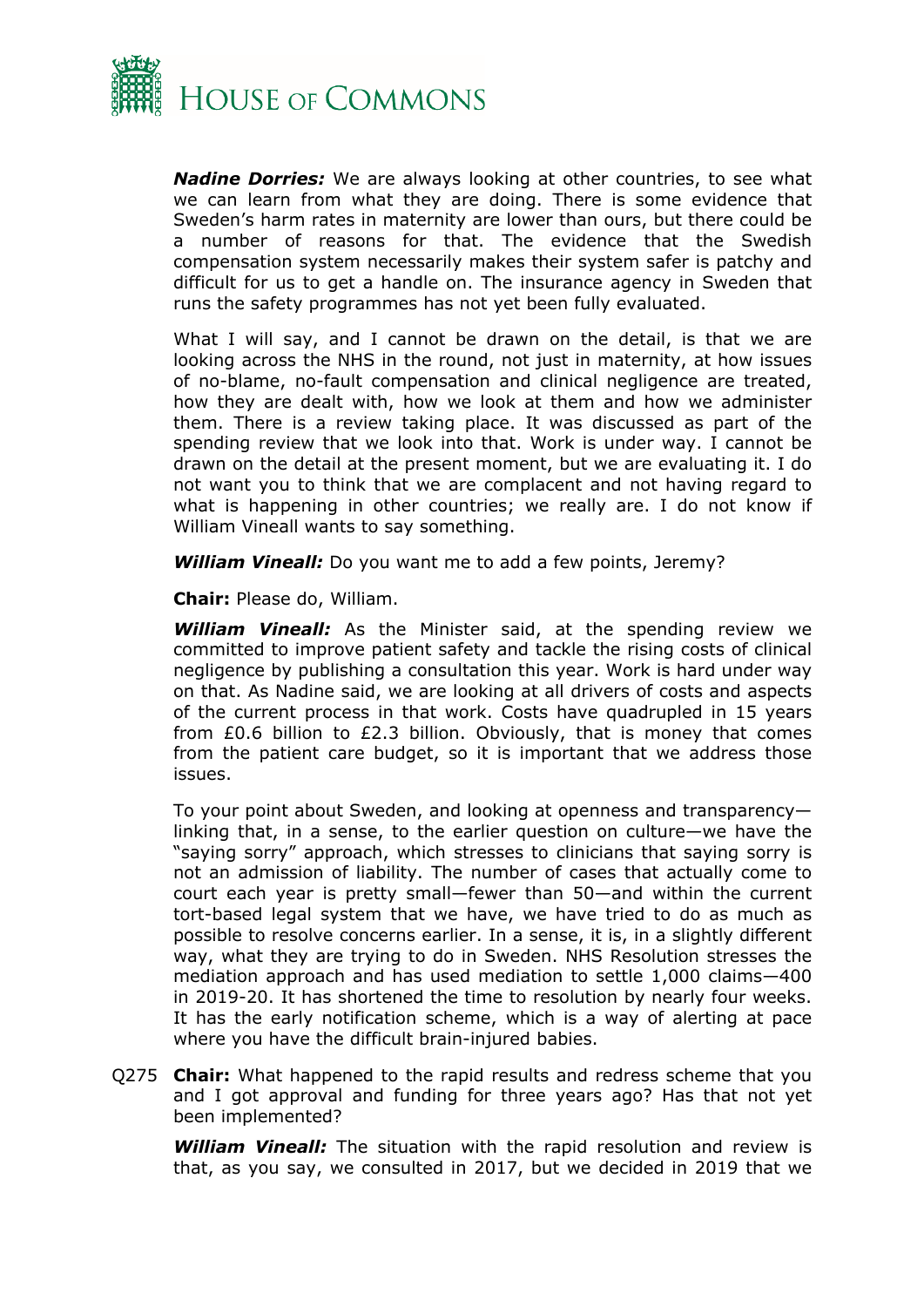

were not going to pursue that programme, partly because we felt we had put in place planks of it through the work on HSIB to do maternity investigations and the work through the early notification scheme. We felt that they were effective ways of delivering the objectives in RRR.

In addition, going back to my earlier point, we are going to consult this year on the wider issue of clinical negligence, cost reduction and different approaches that you can take to compensate people through different mechanisms.

Q276 **Chair:** I want to bring in Matthew Jolly and Jacqueline Dunkley-Bent on the issue of the blame culture and how we make it easier for people to speak out.

Minister of State, I appreciate that you cannot be drawn on the review that you are doing on clinical negligence, but can I ask a couple of questions about our current system? At the moment, the compensation that people get takes account of loss of earnings. The practical impact of that is that the disabled child of a banker gets much more compensation than the disabled child of a cleaner. Do you think that is morally justifiable?

*Nadine Dorries:* No, it is absolutely wrong. It is also based on the fact that any injury requires care from the private healthcare system going forward for the rest of that individual's life. These are outdated practices. It is an outdated system. As I have said, I cannot be drawn, but that whole system is under review at the moment. As William elaborated further, work is under way. It is not just a workstream; it is intensive work with meetings at a very high level.

You cannot amend or modify a system of clinical negligence or compensation without, hand in hand, having a robust system of patient safety. You cannot have one without the other. We need patient safety to be in a much better place than it is today. We need to do work on both, hand in hand, to make the system that you have just articulated, which is so unfair, fair and equitable for all. There is much work to do, but I do not want you to think, "This is something that I'll call the Minister back on in a year." We are working at pace on this.

### **Chair:** Excellent.

*William Vineall:* It is important to stress the fact that when the NAO reported on clinical negligence cost reduction, they said there was not a causal link between safety and the amount of clinical negligence. As the Minister said, we are saying that we have to improve patient safety anyway for all the patently obvious reasons, not least the damage it does to the people who suffer harm. In addition, we need to look at the way we structure our systems for compensation payments. That is why, in the spending review, we said that we were going to do further work on patient safety alongside the work on clinical negligence cost reduction. They are two drivers. They are not an either/or.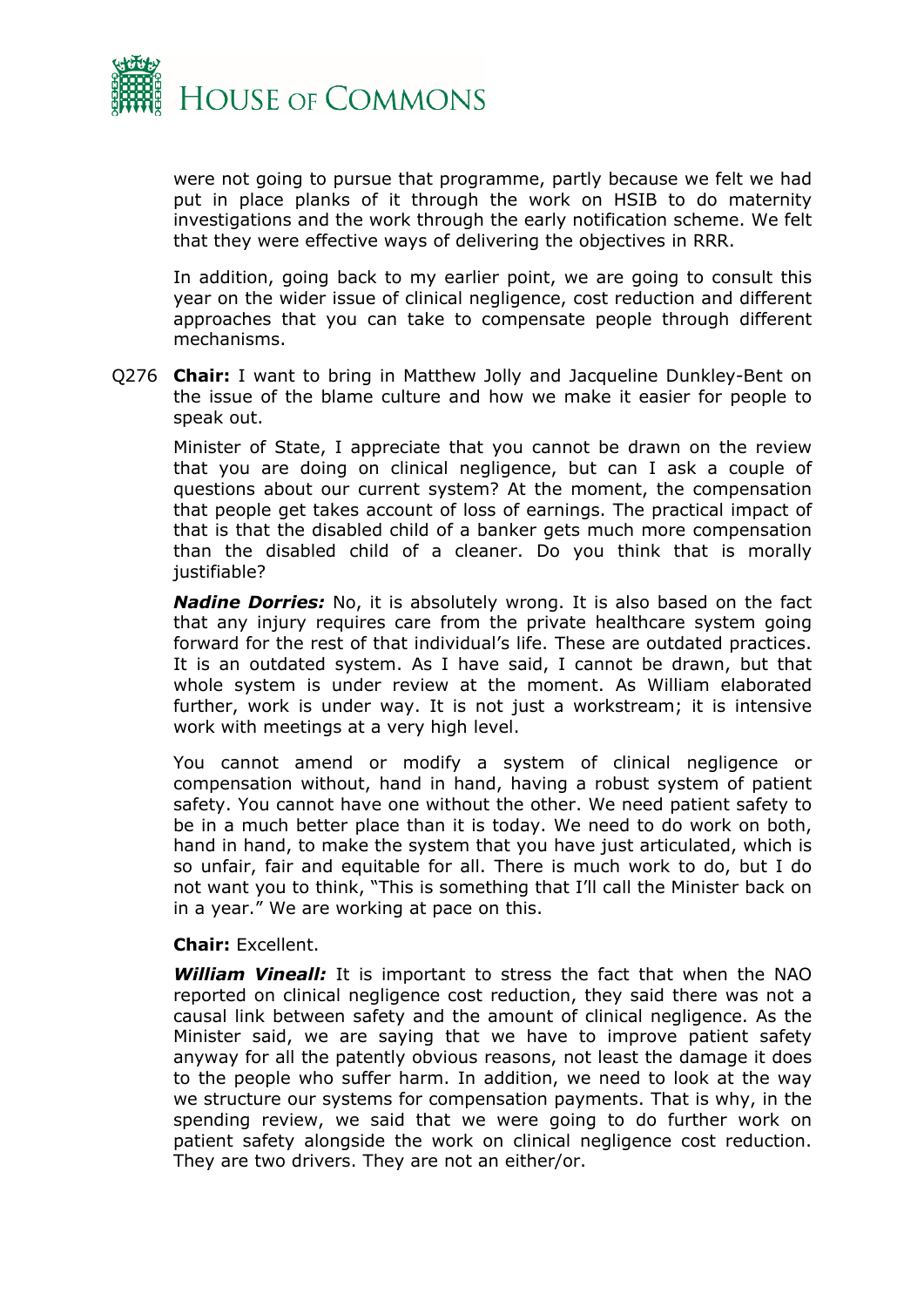

Q277 **Chair:** I would like to bring in Dr Matthew Jolly. You and Professor Dunkley-Bent head the programme charged with trying to halve baby deaths, and severe baby injury maternal deaths and stillbirths. I want to drill down on the point about blame culture.

It is only one aspect of it, but, in your experience across the whole NHS, does the fact that sometimes families have to involve lawyers very early in the process to get compensation mean that you get an adversarial start in investigations as to what went wrong, rather than a collaborative start where proper learning can happen?

**Dr Jolly:** That was definitely the case in the past, but it feels very different now. We have duty of candour; when you are a clinician and you feel that harm has happened to someone you are caring for, you explain and acknowledge that.

The way we run our investigations, with the perinatal mortality review tool and with HSIB, means that there is a much more objective process. It is about how the whole system works. It is no longer about an individual making a mistake; it is understanding all the reasons why an individual was put in the position where they could make a mistake or do something that led to the bad outcome of a pregnancy.

When staff go to work in the morning, they intend to give the very best care they can. When something goes wrong, it is obviously devastating for the parents and for the family, but it is also devastating for the staff. It is easy for someone to slip into being defensive if they are not in a supportive environment where they feel safe to discuss what went wrong and to generate the learning to make sure that it does not happen again. That has changed. It may not have changed completely yet in every unit, but it is dramatically different from how it used to be. That has to be a great improvement.

Q278 **Chair:** Thank you very much. Professor Dunkley-Bent, you will be very well aware of the story of Joshua Titcombe. Joshua's father, James, wrote a book in which he described how the notes on Joshua's care were lost. James thinks they were deliberately lost.

None of us knows exactly what happened in that situation, but are there situations where midwives are so scared of the consequences that they do completely egregious and unacceptable things, such as tampering with or mislaying notes, because they just feel that, if they speak out openly about something that went wrong, they are not going to get supported in any way at all and will find that their world crashes down on top of them?

*Professor Dunkley-Bent:* First of all, it is very sad to reflect on the book that James Titcombe wrote and, indeed, the sad passing of Joshua. I cannot necessarily comment on that case, but as a midwife of 30 years' experience what I will say is that a culture where there is openness and transparency is very much better than a culture that is defensive and where there are barriers to exposing problems.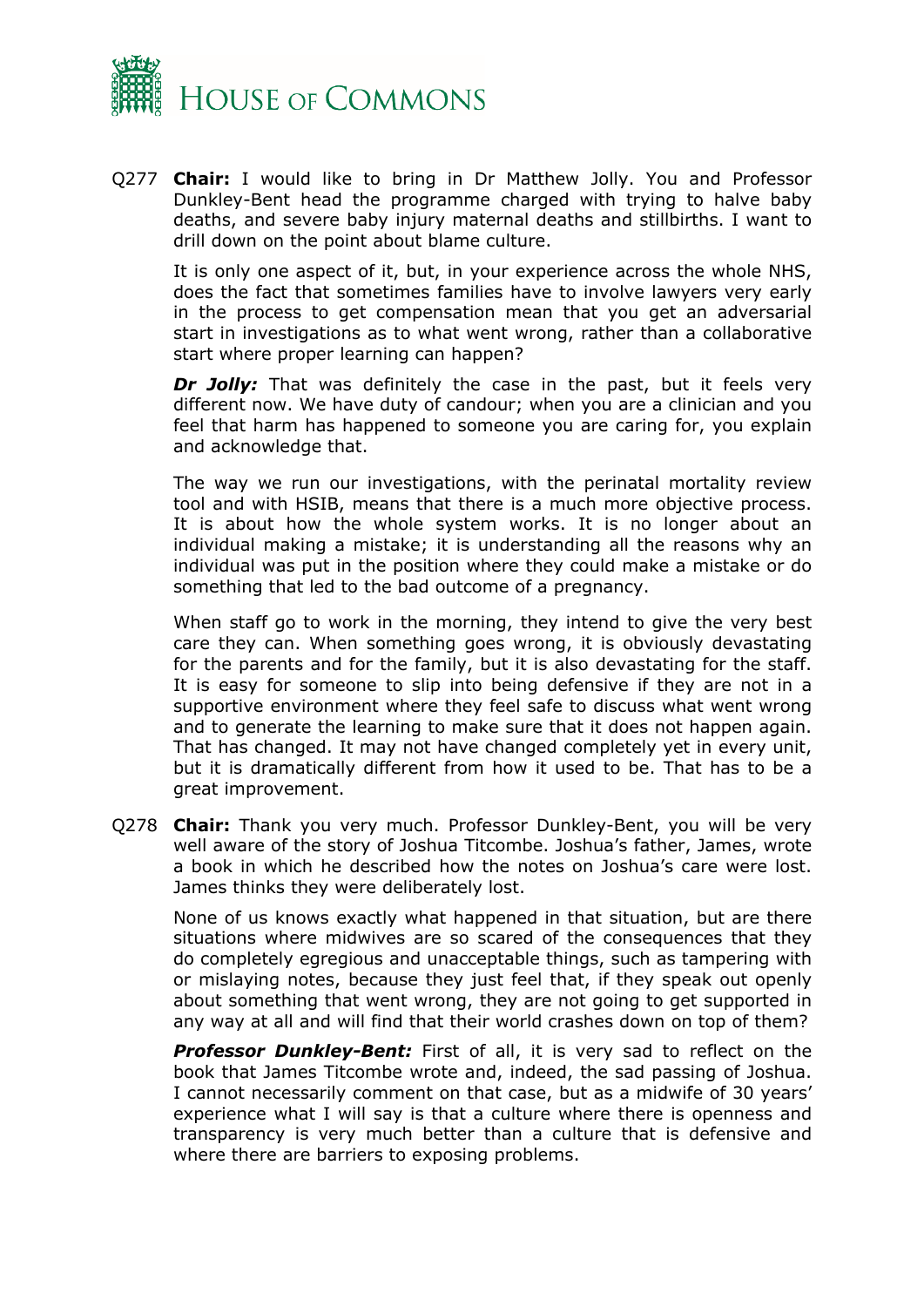

We all want to ensure that there is rapid learning. The best way to do that is to value and build a culture that is open. I agree with Matthew that we have made huge strides towards building and developing that culture. It takes time. It is time we do not have, but none the less it takes time.

As a result of the Morecambe Bay inquiry and the Kirkup report, statutory supervision was dissolved. What replaced it was a model of supervision that supports and enables midwives. There is an element of restorative clinical supervision that helps them to think about quality improvement and to think about why we are all here. First of all, it is to serve mums and babies and then to ensure that, where there is avoidable harm, we have rapid learning. I think that the culture is changing, but I appreciate that we have a long way to go.

Q279 **Dr Evans:** My first question is to Dr Matthew Jolly. Who is responsible for setting the culture? We have heard a lot about it, but whose job is it to set that culture?

**Dr Jolly:** Everyone. From the chief executive to all the clinical staff and our secretaries and support staff, it is something that should run through the very core of an organisation. It is set by the way you treat your colleagues as well as how you treat the people visiting the hospital in maternity and the women we care for. There has to be a culture of honesty, integrity, kindness and respect. If that is not set from the very top of the organisation, and reinforced by all of us working in the organisation, there is a problem.

Q280 **Dr Evans:** What factors lead to failure in the culture?

*Dr Jolly:* There is a complex range of reasons. I am wary of pointing fingers at direct individuals, but you sometimes see it in the leadership of organisations. Sometimes you see it in individual clinicians' behaviours. Sometimes it is important to understand what lies behind that. We are all human beings. Someone could be ill. They may be frightened or they may have marital problems. There may be all sorts of things going on that affect their behaviour at work. Kindness and understanding about when people are doing the wrong things that lead to poor culture is important.

There are things we can do to equip people to recognise when they are not performing well or to help them be more effective leaders in affecting culture. I am pleased that funding has been put in place to help to try to address some of that clinical leadership and the way people set culture within organisations.

Q281 **Dr Evans:** A supportive culture is so important, as you have emphasised. The flip side is that we have to remember it is patients' safety, and every incident that goes wrong may well be a mother or baby having an adverse outcome. At what point should we jump in to prevent the culture from getting worse, and what mechanisms should be used? When is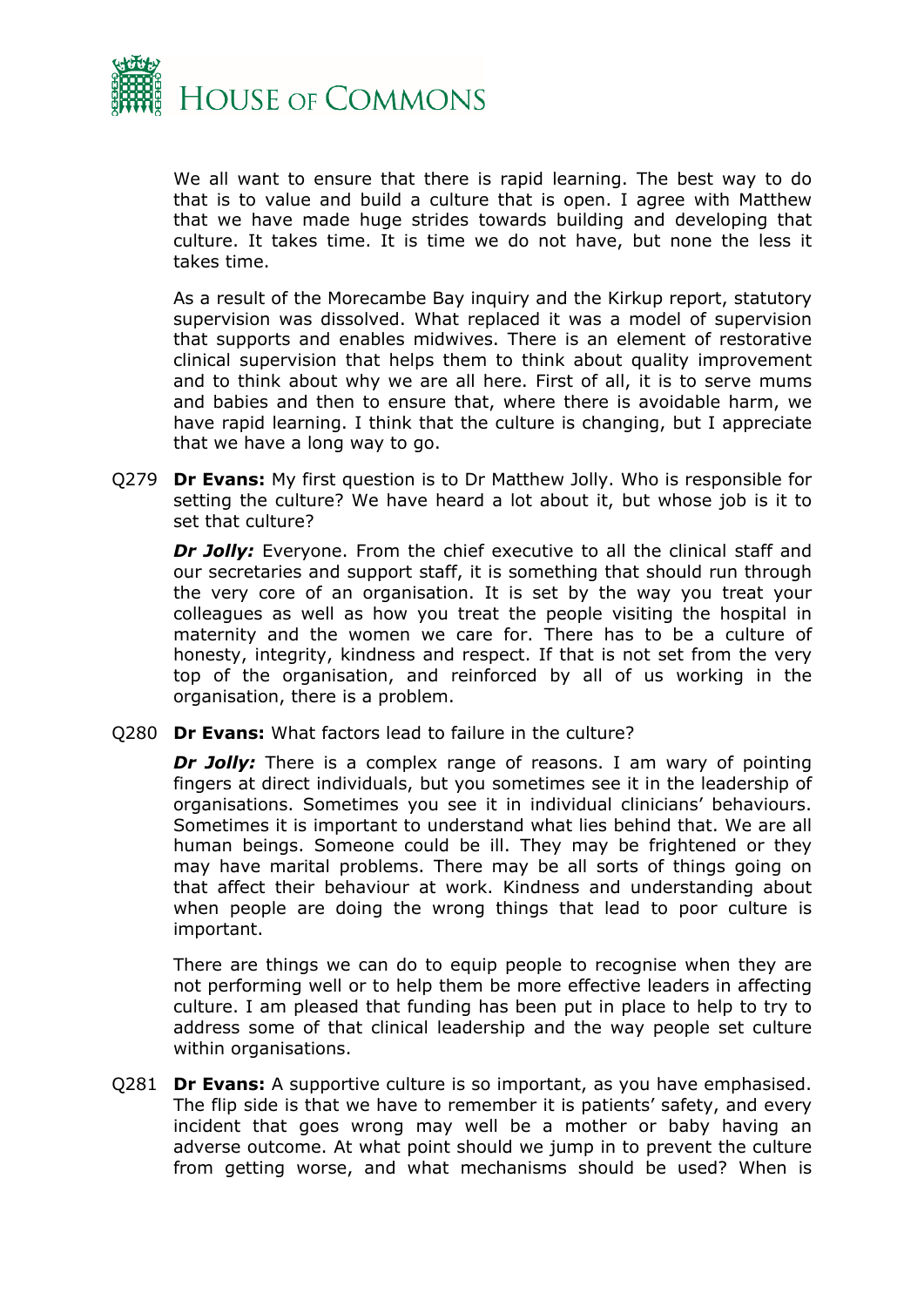

enough enough?

*Dr Jolly:* We should be doing something about it now, and we are doing something about it now. I would like to have the resources to do even more. It is great that we are now being given some resources to do more. It is something we should be working on every day through our behaviours. At the moment, we are looking to commission some additional support and expertise in how we build the right expertise to change culture within organisations.

Q282 **Dr Evans:** That is really helpful. William Vineall, with regard to that, your aim is to drive down by half the number of incidents. How many incidents are there that should not have happened in the last year?

*William Vineall:* I don't have that piece of information to hand, I am afraid, but I can write to you.

Q283 **Dr Evans:** Do you have a feel of the percentage of reduction that has happened in the last year?

*William Vineall:* I cannot give you a percentage reduction in the last year, but obviously we know, overall, that on some of our objectives on the 2020 ambition for reduction of stillbirth rate and neonatal mortality rate we are on track. We are not yet on track for maternal mortality, brain injury and pre-term birth rate. That is part of the reason why we made the announcement, which the Minister may want to say more about, of the £9.4 million in the spending review to do additional work to look at brain injury so that we can try to catch up progress on that objective.

Q284 **Dr Evans:** That is a fantastic objective. Having a baby can be dangerous. It always has been historically, and we need to do as much as we can to reduce that risk.

When Boeing had a problem, a plane fell out of the sky and 200 people died, the entire world banned that Boeing aircraft from the sky. If we look at a nation, the same principle is more difficult, because people have babies, but the same culture fits. What do we accept is enough, and how can we really push that forward? Do you believe you have enough tools, if you see a problem, to stop a hospital or midwife unit and say, "Look, there's a real problem here"?

*William Vineall:* As Sarah-Jane said, you cannot say hand on heart that you have an absolutely safe system. Compared with five years ago, and certainly compared with 20 years ago, we have many more mechanisms in place that can react more quickly.

To give you one specific example from East Kent, the situation was that Harry Richford started the campaign about the untoward deaths there in 2017. We, through HSIB, went in and started doing maternity investigations, as we go through all the hospitals, in 2018. Going back to what Matthew said, they recognised that there was a structural problem in that trust. It was not just one incident, so they referred to the CQC.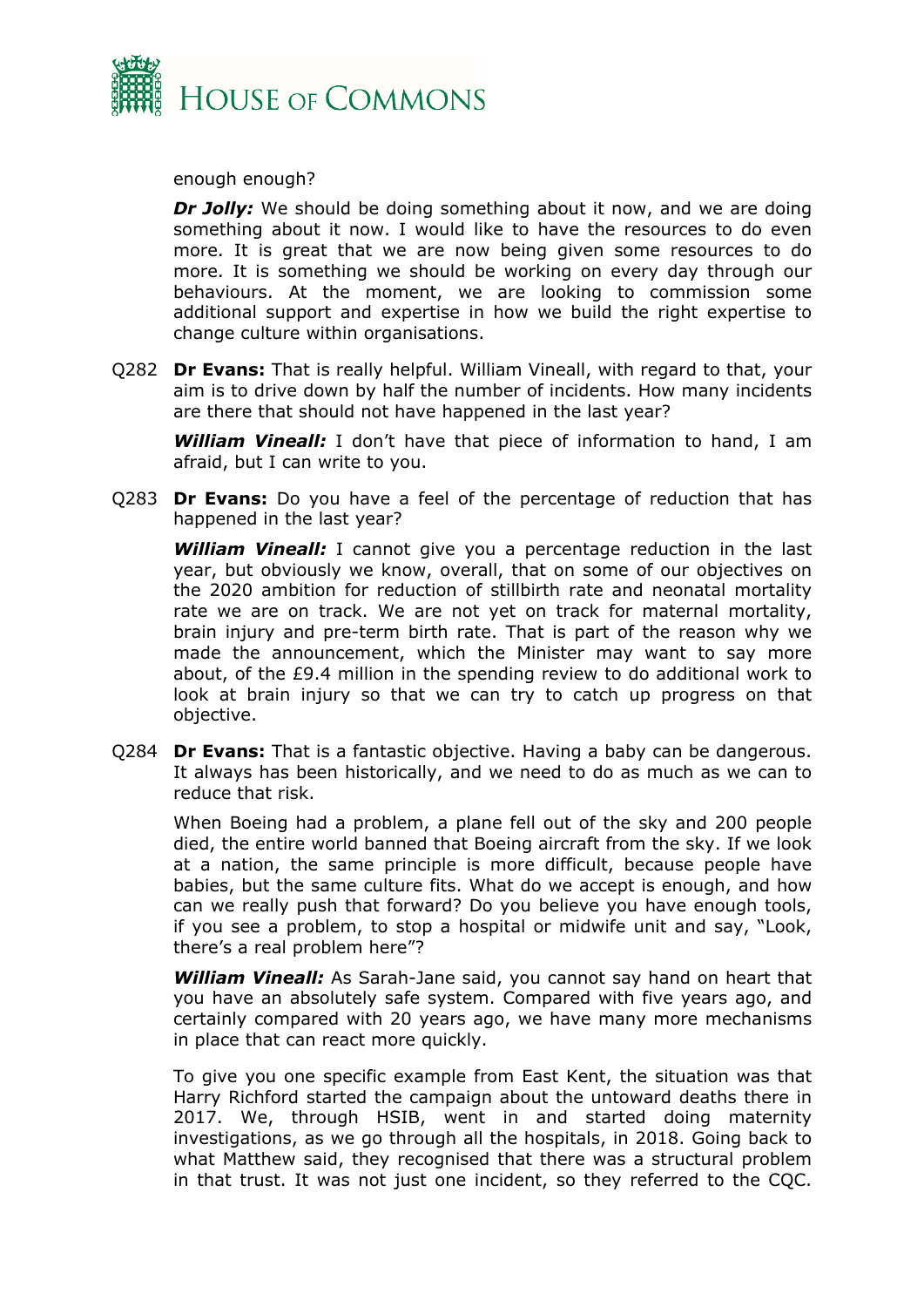

The CQC did unannounced inspections this time last year. That begat the investigation that is soon to begin.

Clearly, it would be much better if you never had to go through that cycle, but at least we are going through the cycle much faster now, in comparison with an equivalent situation at Shrewsbury and Telford where, as Jeremy said at the start, these things were happening 20 years ago and they came to light a couple of years ago. We are trying to put more structures in place. The CQC goes in.

I think one of the things that we are going to have to look at more carefully in the future is that, even if you take the statistically very important improvements in maternity care that I have just mentioned, we should not blind ourselves to the fact that there are at the moment, unfortunately, some places where the overall quality of care is not good. You can both make population-based improvements and, at the same time, go in faster in the places where you have problems. Obviously, the reason why we set up the HSIB maternity investigations was to get ahead of that process rather than just be reactive.

Q285 **Dr Evans:** Following on from that question, Dr Jolly, we have heard quite a lot in this inquiry that units are understaffed and that there are not enough staff in the profession. In the airline industry, if you had a tired pilot, you would not let them fly longer than 11 or 12 hours, or whatever it is. Should we be cementing in place a structure that says, "This is what a midwife or obstetrician should be doing, and that's it"? What would the consequences of such an approach be from your perspective?

*Dr Jolly:* There is a balance to be had between how hard you work, how much experience you get and how much you maintain your skills. Rightsizing is a challenge. We do not have the workforce completely right yet; you are correct about that. There is further work under way. You heard evidence in previous hearings from RCOG and RCM about that. I know that there is a real push to use the Birthrate Plus methodology for trying to get the midwifery staffing correct.

RCOG is doing a lot of work at the moment looking into how best to implement the Ockenden recommendations, and whether we should be changing the thresholds for when a consultant attends and which units are sufficiently busy that we need to think more about consultant hours and presence. It is quite a complex area. I am delighted that RCOG is looking into it in so much detail at the moment.

There is definitely a need for more resource. We can do better. It is not going to be one size fits all. What you do in a small unit of 1,500 deliveries and what you do in a unit of 10,000 deliveries will be different. There are some subtleties about how we right-size it.

Q286 **Chair:** Dr Jolly, could I ask you to go back to Luke Evans's question? You and Professor Dunkley-Bent are the people who are scanning all the NHS maternity units. Do you have the ability, the support and the resources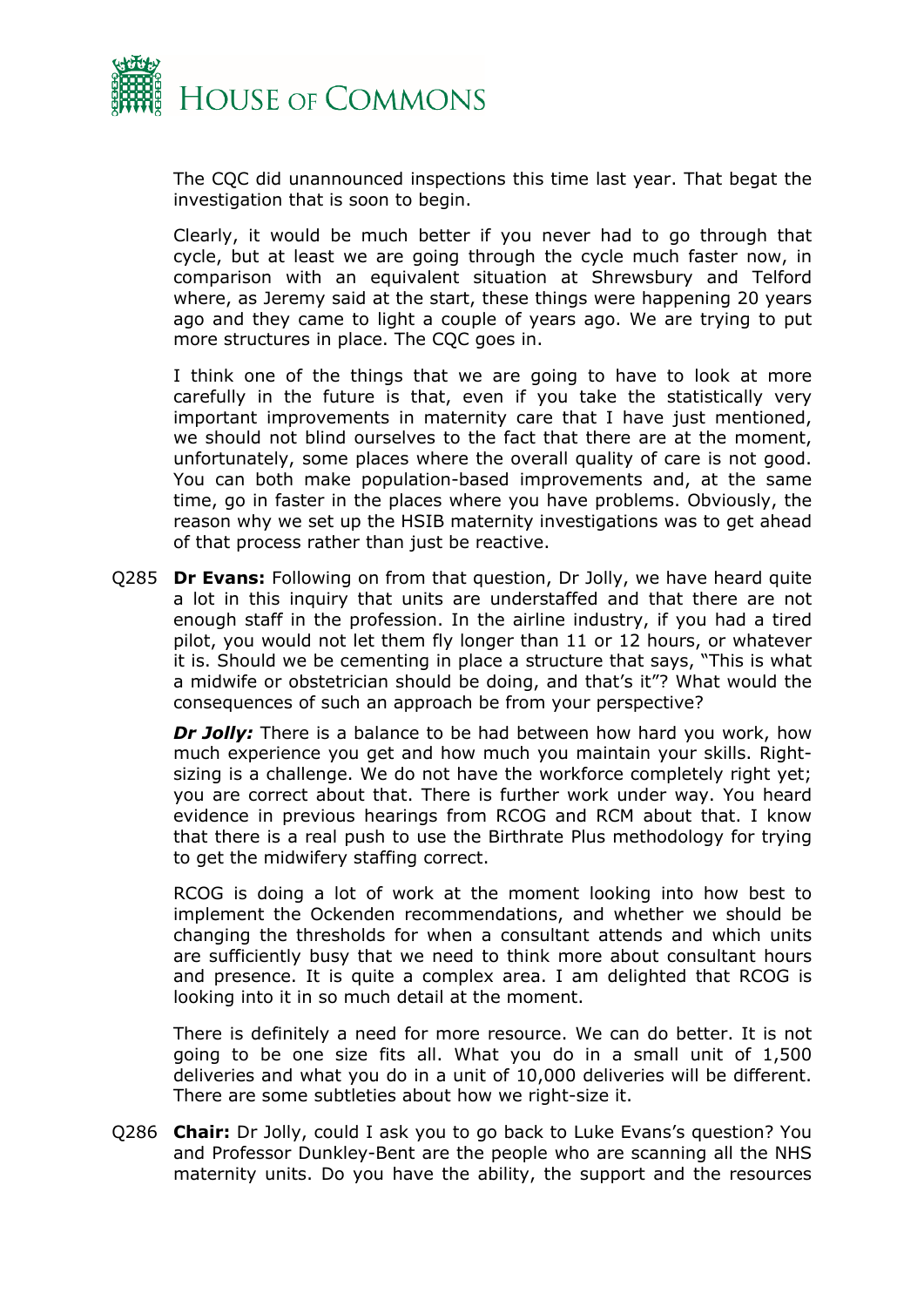

that you need, as well as the data you need, to zoom in quickly if another Shrewsbury and Telford or East Kent happens? Are you confident that that very important horizon-scanning can happen?

**Dr Jolly:** I am confident that we have moved to a totally different level of sophistication in how we do horizon-scanning. It is relatively early days. Jacqui and I chair the maternity safety and surveillance concerns group, which is where we bring together Health Education England, the royal colleges, HSIB, NHS Resolution, the GMC, the NMC, and so on, to get those early warning signs.

Have we got it exactly right yet? I doubt it. I fully expect us to be able to do even better, but this is a big step from where we were before. There is real determination from all those organisations to make it work even better. I am delighted with our progress, and I aspire to do even better.

Q287 **Dr Evans:** My final question is to the professor. We have talked a lot about the staffing culture in the NHS, but I am interested in your perception about the culture of the people who use the NHS. Has the expectation gone up? Has it changed? Are people looking for litigation too quickly when things go wrong?

*Professor Dunkley-Bent:* Are you referring to staff members?

**Dr Evans:** No, patients, the users of the service; mums and families. I am keen to know if you think, in your career, that there has been a change of emphasis. In my clinical career, I personally feel that there has been. That is both good and bad. People are much more aware of what is out there and what is going on. They are able to check guidance. At the same time, that can mean quite an aggressive front: people come up and immediately jump in and say there is something wrong, and there isn't the understanding behind the case and the difficulties associated with something like giving birth. I wondered if you have a feel of the public's perception of the culture. Does that have a knock-on for both the NHS and you in your safety role?

*Professor Dunkley-Bent:* Absolutely. From the objective data, if I may refer to the CQC survey, we know from the last survey that was undertaken, which involved a cohort of 17,000 women across England, that we definitely majored in women feeling confident that they were listened to about their maternity experiences and maternity decisions. We learn an awful lot from those surveys. From the softer intelligence, I would say, for midwives and obstetricians, we recognise that it is a unique privilege to support a woman and her family through the maternity journey. Of course, I would expect any woman to think, "This is my unique time and I want the very best." Every health professional gets that.

Our ambition is to ensure that women get the very best. It is important that the public should feel that they are entering a one-time life opportunity. You never get a first time to have a second baby—you get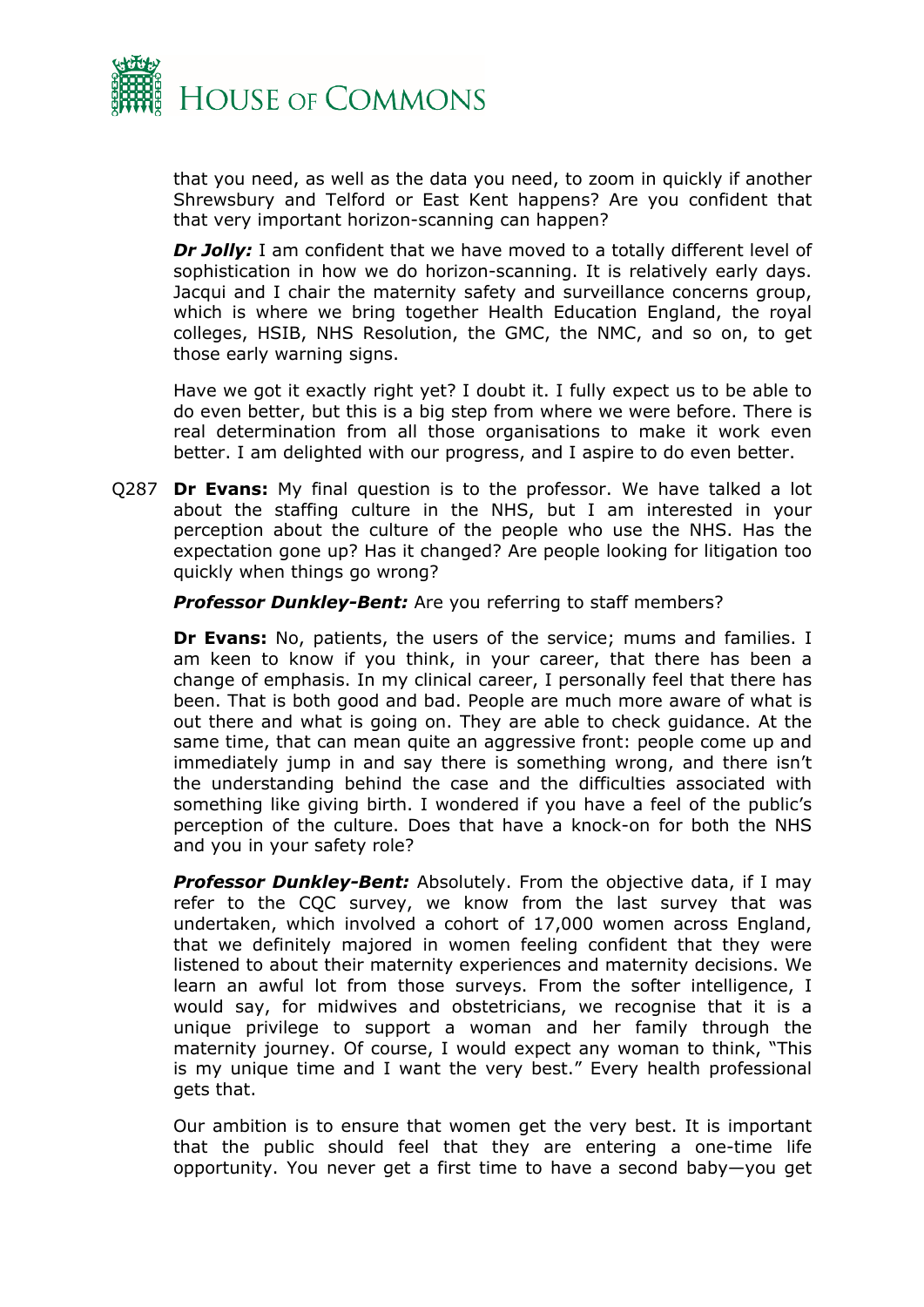

my point. Therefore, it is good to have those expectations. Every maternity provider—in fact, every NHS trust—runs a patient survey. The most common is the Friends and Family test; for every service, the key is constantly hearing feedback and learning from what women are experiencing and how we can put it right.

In summary, it is good that the bar is set high. It is a special and unique time. What we do in maternity ripples for generations, so it is really significant. The bar should be high.

Q288 **Chair:** I want to come to an issue that has recurred throughout this inquiry, which is the question of staffing, and whether we currently staff our maternity units at safe levels. I want to ask the Minister of State about that. Dr Jolly just talked about a tool called Birthrate Plus, which is a very detailed tool to tell you whether you have enough midwives in a unit. It currently shows that we are short of about 3,000 midwives across England. Are we planning to fill that gap?

*Nadine Dorries:* Chair, we know that there has been an increase in the number of obstetricians and gynaecologists since 2019. I think it equates to 4.8%, with 113 more obstetricians and gynaecologists on maternity units than there were in 2019. We also have an increase in the number of midwives. You, yourself, increased the number of midwives who were in training. Health Education England is, at this moment, undertaking work to evaluate future demand on maternity wards going forward, over a projected period of time. What we know is that, of the midwives we have in training at the moment, 80% of them will go into full-time work in maternity units.

One of the problems is that not everybody who trains decides, at the end of their training, that they want to go into midwifery, or even work in an NHS hospital. That is one of the issues. The work that Health Education England is undertaking is to evaluate that in terms of attrition and what we need moving forward. We are on target to deliver 3,650 more midwifery training placements by the end of next year, 2022-23. In September 2020, there were 2,480. That 4.8% increase, the 113 doctors, now means that we have 2,480 full-time obstetricians and gynaecologists working on maternity units.

It is all going in the right direction. We are getting more midwives and obstetricians and gynaecologists through. I think that is a very important point. We focus on midwives, but reading the Ockenden report—and given the conversation we have just had around culture and collegiate working between doctors and midwives working as a team, and about reducing and minimising cultural differences—it is important that we have more doctors as well as more midwives.

Q289 **Chair:** I am going to come on to doctors. I just want to establish the position on midwives, because I am not quite sure I understood your answer. Birthrate Plus says we are short of 3,000 midwives. Do we agree with that and, if so, are we going to fill that gap? Is it going to be part of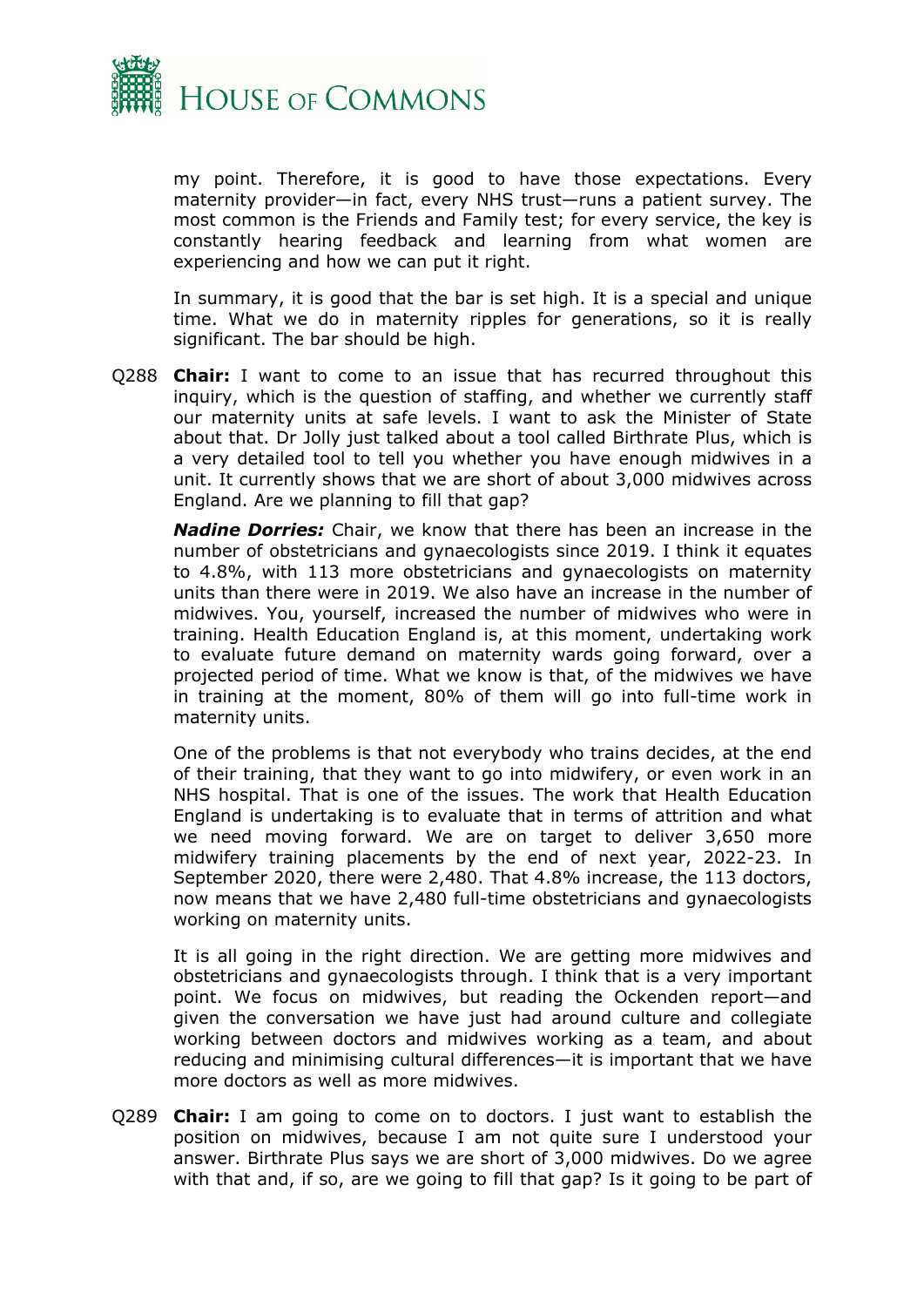

the NHS mandate, for example, that that gap must be filled?

*Nadine Dorries:* Identifying that gap, and knowing how many midwives we need to work within the NHS on maternity units moving forward, is, as you know, the work of Health Education England. We have asked them to evaluate what that gap is and how many midwives we need to move forward. We have extra midwives in training who are coming out this year. As I said, we hope that 80% of those will go into full-time posts.

Q290 **Chair:** Could you write to us when that work is done? Are you expecting that work to be done soon?

*Nadine Dorries:* Absolutely. We will send you a note when we know what the Health Education England findings are on anticipated need and numbers moving forward. We will write and let you know what that is.

Q291 **Chair:** Could we ask you to do it by Easter, just to give them time to complete the work? It is really important that we have on record what you think the gap is, and what your plans are to fill it. Would that be possible?

*Nadine Dorries:* I will try my very best.

Q292 **Chair:** Thank you. Let us move on to doctors because that is very important. Dr Jolly said that work is ongoing. At the moment, all we have is the "Safer Births" document, which was produced by the royal colleges in 2007. That only talks about the number of doctors needed for a certain volume of births. It does not account for the complexity of births, which is what Birthrate Plus does for midwives. Will DHSC fund the necessary work so that the royal colleges can establish a very detailed tool that will say exactly how many obstetricians you need in every unit?

*Nadine Dorries:* I think that comes under the same workstream. Health Education England, as you may be aware, have funded a fellow post at the RCOG to focus on improving both retention and the overall quality of training for obstetricians and gynaecologists—

Q293 **Chair:** I am sorry to interrupt. I completely understand that, but before you do that, you have to know the numbers that you need. By Easter, can we know what we think the gap is for the number of doctors and the number of midwives, and the plan to fill that gap? Ahead of our report coming out and the Ockenden review coming out, it would be incredibly helpful to know exactly what the Government think the gap is, and what the plans are to fill it.

*Nadine Dorries:* I completely agree with the premise of your request. I will go to Health Education England and ask them if we can have that data. I just want to end on a positive note. I think it is really good news that we have seen a 4.8% increase in the number of obstetricians and gynaecologists on our maternity units in just over a year.

**Chair:** Thank you very much indeed. Let me bring in Barbara Keeley, who wants to talk about training.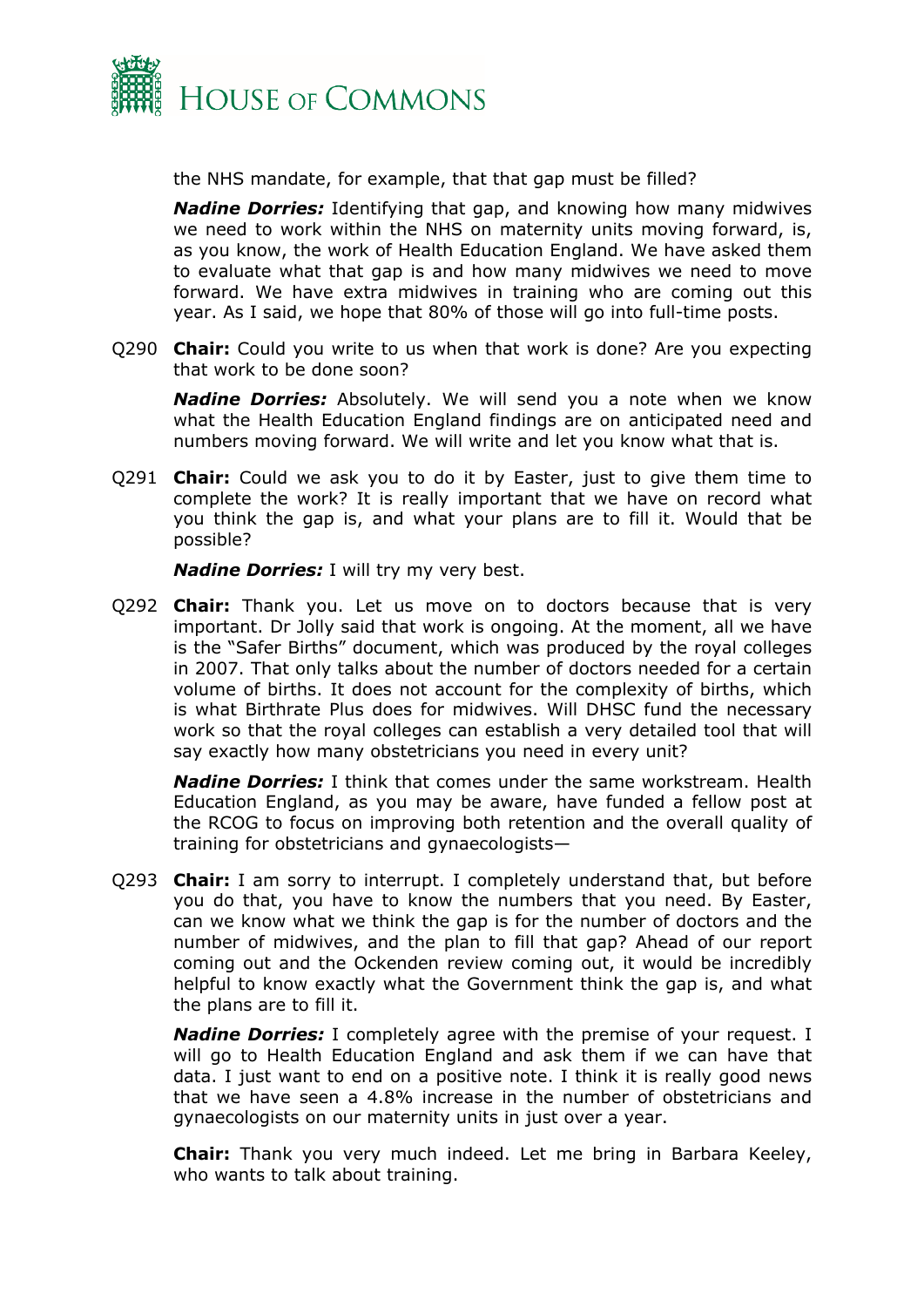

Q294 **Barbara Keeley:** I want to ask some questions about whether midwives' and doctors' training is sufficient and whether there are any improvements. In 2018, Baby Lifeline published a report identifying serious gaps in training for the frontline and "little/no standardisation in the way maternity training is prioritised, provided, funded, assessed or attended." Could you comment on that, and what improvements still need to be made?

*Nadine Dorries:* Training is vitally important. Core competencies in training are important so that everyone is trained to the same level. That is one way that we can prevent problems arising in different areas of the country or in different units, where maybe training in particular areas is lacking. Donna Ockenden identified that in her interim report on SaTH. What we need is a core competency so that we have everyone trained to the same level at the same time.

William spoke earlier about the £9.4 million fund we have put in for brain injury training. I have also had allocated in the spending review £500,000 for leadership training. I think Matthew Jolly alluded to this: leadership training is incredibly important. Having the right working environment, in which people can identify their own training gaps and ask for help and support, and where there is an open atmosphere where that can take place, and an environment where training and professional development is encouraged among the staff, with everybody being trained in core competencies to the same degree, is one of the—

Q295 **Barbara Keeley:** Could I stop you there, Minister? Currently, only 8% of NHS trusts are delivering all the training required in the "Saving Babies' Lives" care bundle. That clearly is not good enough. You are talking in general terms. What is being done to ensure that all staff get the training that you talked about and that the NHS nationally has said they need to have? Eight per cent. is a pretty dire level to reach, isn't it? You are talking about the same core competencies, but it is clearly not happening.

*Nadine Dorries:* The £8.1 million that we allocated to the maternity safety training fund delivered more than 30,000 training places in 2017- 18 across multi-professional and multidisciplinary working teams. Throughout the maternity incentive scheme, we know that more than 90% of NHS maternity services are already delivering multidisciplinary maternity emergency training. There may be some issue on the figures. We are very much on to this. Training is incredibly important.

NHS England and Improvement are working with local NHSs to understand and overcome barriers, such as enabling staff to be released for training. For professional development in-service training, we want to make sure that there aren't barriers in maternity units to prevent midwives, obstetricians and others working within the units to—

Q296 **Barbara Keeley:** But there clearly are barriers. If only 8% of trusts are delivering all the training required in that care bundle, there clearly are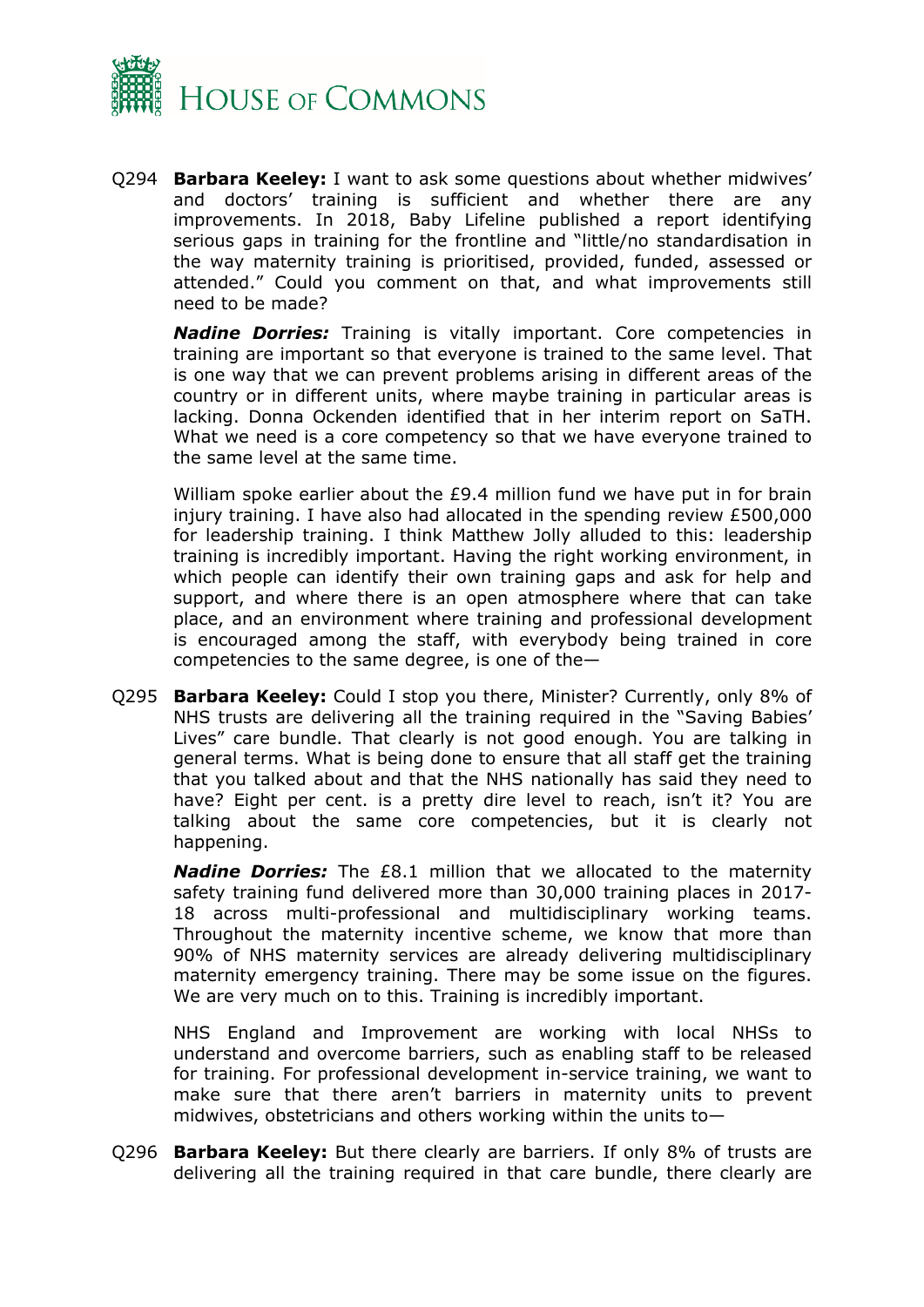

problems, because 92% are not.

*Nadine Dorries:* NHS England and Improvement are putting in place what they need to put in place to make sure that there are no barriers to that training. Perhaps Sarah-Jane Marsh, who is also a provider of maternity services, could elaborate on that question. She knows her unit and other units, and whether there are barriers to midwives' continuing professional development and training.

*Sarah-Jane Marsh:* Thanks, Minister. The Saving Babies' Lives care bundle training is pointing to a very specific set of things. It is the platinum standard of training. It is really important that we progressively get better with that, but I would not want you to think that only 8% of units are doing any form of multidisciplinary training, because we know that is not the case. We know that it is progressively getting better over time.

It very much links back to the issues we were talking about to do with staffing. When you have staffing challenges, training is often the first thing that goes. That is not right for all the reasons that we know. We have worked really hard to protect that time. We have used things like the CNST standards so that trust boards have awareness of those percentages as well, and can see the consequences of that training not happening, and raise awareness in the agenda.

Like so many things in maternity, it is so much better than it was a few years ago, but we know that it needs continually to improve. We have talked a lot about obstetricians and midwives, but if you look at the HSIB reports about the root causes of some of the things that go tragically wrong for babies, it is also about obstetric anaesthetists or about neonatologists. It is about the broader support team.

The gold standard that we strive for in maternity is having all the people from the maternity team together, receiving the training, doing simulation training and other things, to ensure that the team looking after the mother and baby are the team that also trained together.

Q297 **Barbara Keeley:** Let me ask you about funding, where there seem to be a number of barriers. Training is not being prioritised or provided, or attended, which is of serious concern. The Minister talked about funding in 2017-18, but how long would the benefit from that last? We are in 2021. Surely, we should be talking about a situation where there is a flow of continued funding, which would clearly help with that. One-off funding is going to fade over time.

*Sarah-Jane Marsh:* The more certainty we have around the funds that are available for training year on year, the better it is for those of us who provide maternity services to be able to plan forwards, and make sure that people have the dedicated time and everything else. In and of itself, the money is not the only issue, as we have said. It is about having—

Q298 **Barbara Keeley:** It is one of the issues though, isn't it?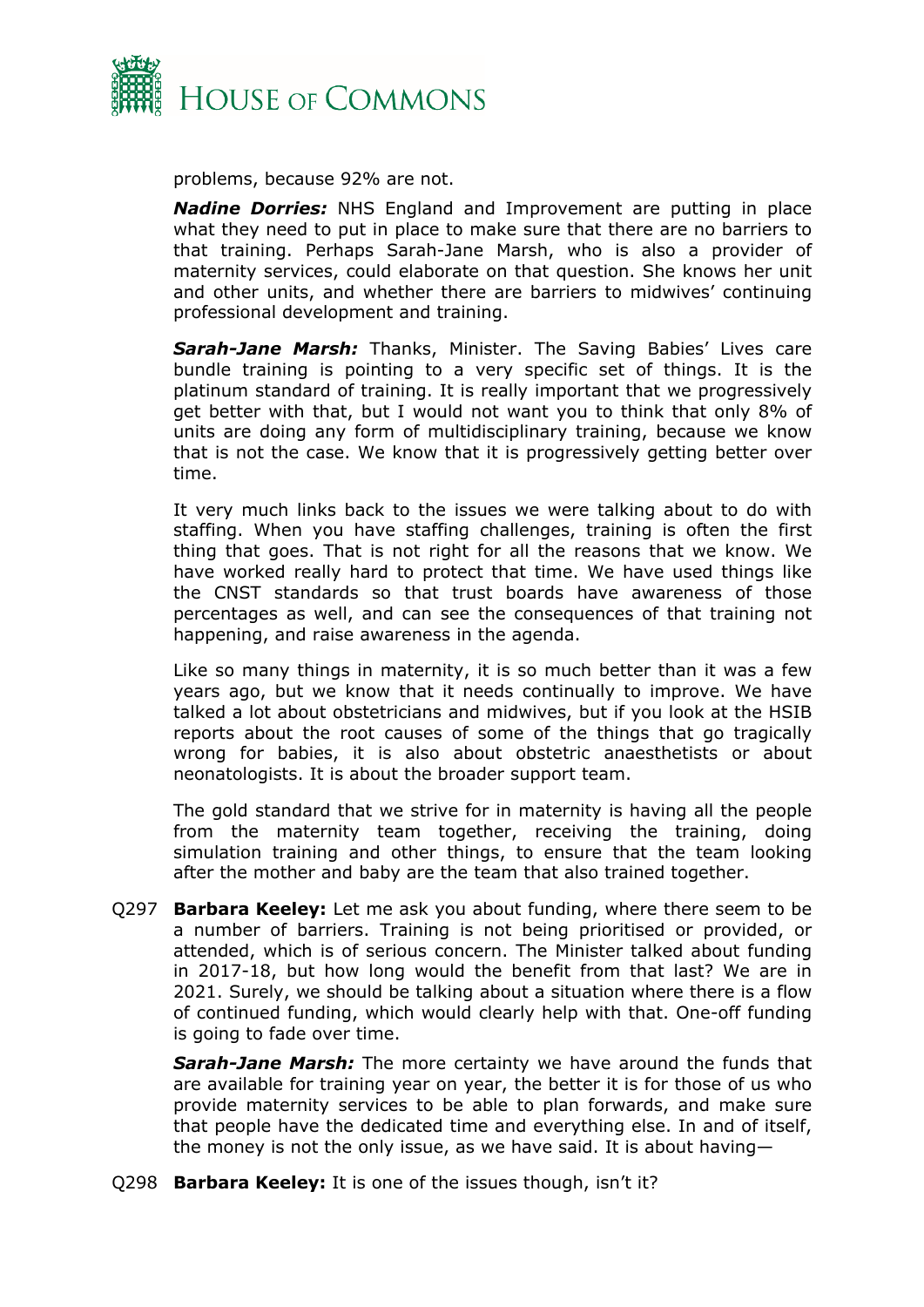

*Sarah-Jane Marsh:* Of course. You want to be able to plan the whole year as well. It is great to get funding, but if it comes late or with only a little bit of time to spend it, it is more problematic in terms of making sure that everybody gets access. If you know you can organise training on a year cycle, it is much easier for everybody to be able to plan that training.

We are incredibly grateful that money has been made available to us for training. We recognise that, compared with other specialities in the NHS, we are very fortunate in maternity to have that, but I concur with your hypothesis that the more of a forward look we have around training, the more we are able to maximise the percentages.

Q299 **Barbara Keeley:** I will come back to the Minister on the funding in a moment. Specifically thinking about the current cohort of medical and nursing students, are you satisfied that the additional frontline work they are carrying out during the pandemic will not lead to lower levels of skills in other areas, such as obstetrics and midwifery? Do we need steps to make sure that the current cohort all graduate with the skills they need?

*Sarah-Jane Marsh:* We have worked hard in maternity services, certainly in this current wave, to protect our staff from being redeployed or losing out on training opportunities because they find themselves working in other areas. If we are honest, that did happen a little in the first wave because we did not know what we were facing. It was there all of a sudden, and we had to be very pragmatic and make sure that we got all resources to those who were the sickest and most in need.

We recognise, with the information that we now have, that we did not get some of that right in some services. We did an instant learning exercise a bit like we were talking about before—when the wave was over, to say that, if we should get another wave, what would we do? I feel a lot more confident this time around that we have protected training opportunities. I would not envisage that midwives and other students currently in training would need additional time in their training to compensate for lost opportunities. I defer to Professor Dunkley-Bent and her experience, just in case I have missed anything.

*Professor Dunkley-Bent:* I concur and totally agree with Sarah-Jane's comments. We have, as Sarah-Jane mentioned, worked hard to listen to the student voice and to midwives who supervise students in practice. This year's third years, who are due to graduate in the fall, were last year's second years. They were included in paid placements. We took the decision this year, along with the chief nursing officer for England, Ruth May, and colleagues, to ensure that our midwifery students who are due to qualify in September and October are not a part of paid placement. That means that they continue with their education and training as normal. It is really important that we safeguard and protect that, so that when they graduate, they are able to work autonomously. They have proficiencies and standards to meet. They have to complete all the NMC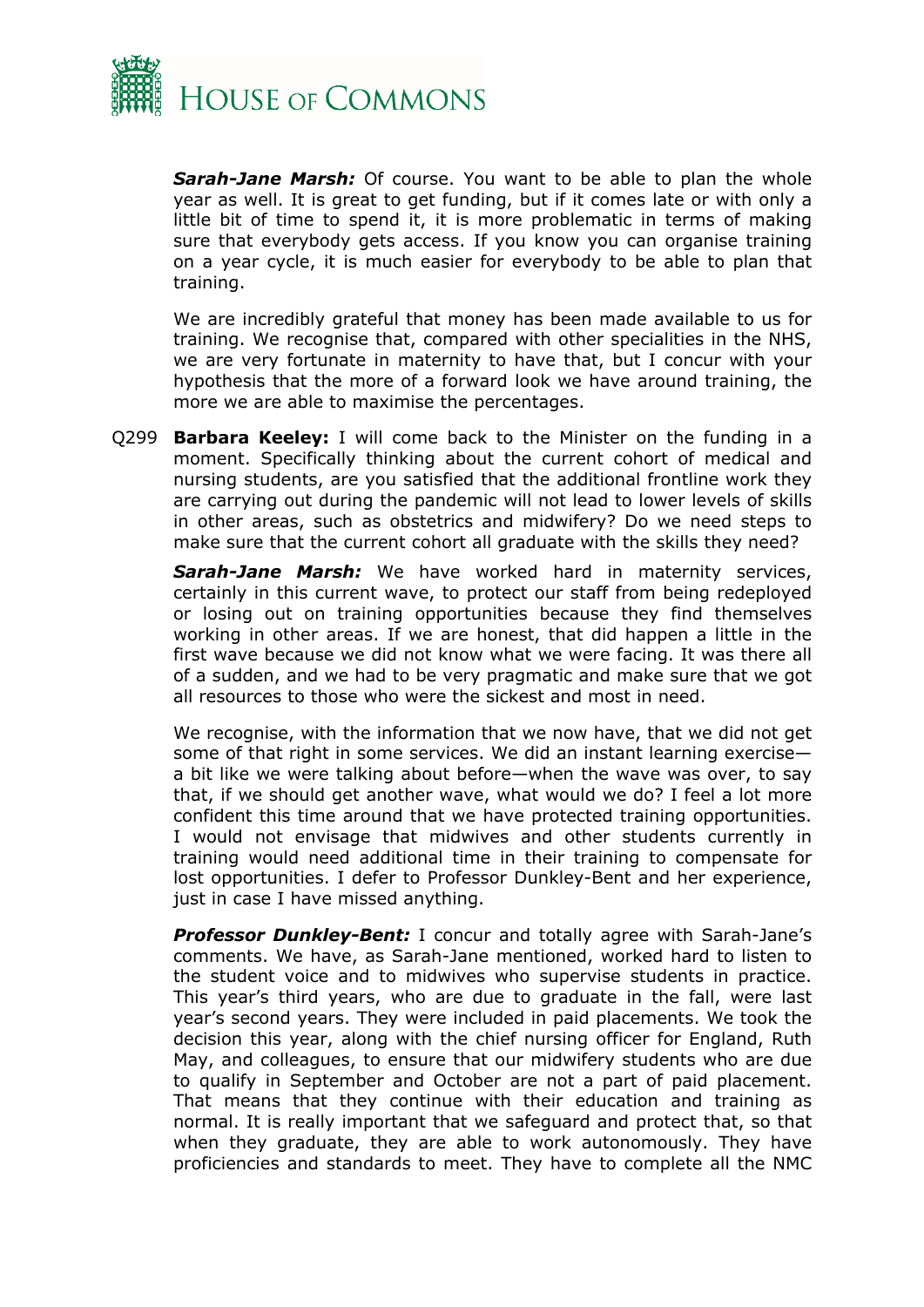

competencies, and they have to be signed off. We need them in clinical practice.

The fundamental, significant difference between our nursing students and our midwifery students is that, on qualifying as a midwife, you are deemed an autonomous practitioner. We have worked hard. It has not been perfect. We are still learning, but none the less we stand by our decision to support them in their education and training, alongside the NMC and the Royal College of Midwives.

Q300 **Barbara Keeley:** I have a final question on the funding for training, Minister. We have heard that it is important. Will you commit to reinstating funding for maternity training? You mentioned the maternity safety training fund, but we are three years on from that now.

*Nadine Dorries:* We have actually allocated £9.4 million for brain injury, which includes multidisciplinary training, including foetal monitoring, in a number of areas within maternity, and £500,000 in the maternity leadership training fund. We have allocated new funding for additional training.

We are looking very carefully at the recommendations from the SaTH review. We have had Morecambe Bay; and we have SaTH and East Kent. Now is the time for change. One of the issues about constant inquiries is recommendations. We have reached a point now where we have allocated additional funding for additional multidisciplinary training. What we need is a core competency agenda across all maternity units, with the training funding allocated, to ensure that everybody works at the same level of competency so that we can minimise the number of instances of avoidable harm that occur.

There is £9.4 million, as William said earlier, which we have allocated to brain injury. That includes multidisciplinary training. Additional in the spending review was the £500,000 for the leadership training that I think is so important. That sets the culture, the environment and the tone of maternity units. It enables people to identify their own weaknesses, lack of skills or areas in which they think they need additional training. The money is there. As Sarah-Jane said, of course the objective is to ensure we had that with the spending review—that money continues to move forward into that area. Reducing avoidable harms and maternal and neonatal deaths is the ultimate objective. To do that, we have to continue with multidisciplinary training across all disciplines.

### **Barbara Keeley:** Thank you.

Q301 **Dean Russell:** Minister, one of the things that has been clear through the Covid crisis is the impact on staff at a human level, in terms of the stress that they have had, and particularly how the impact of Covid has affected their lives more broadly.

One of the things that occurs to me in this situation is that we have talked about culture, staffing numbers, leadership and so on, but are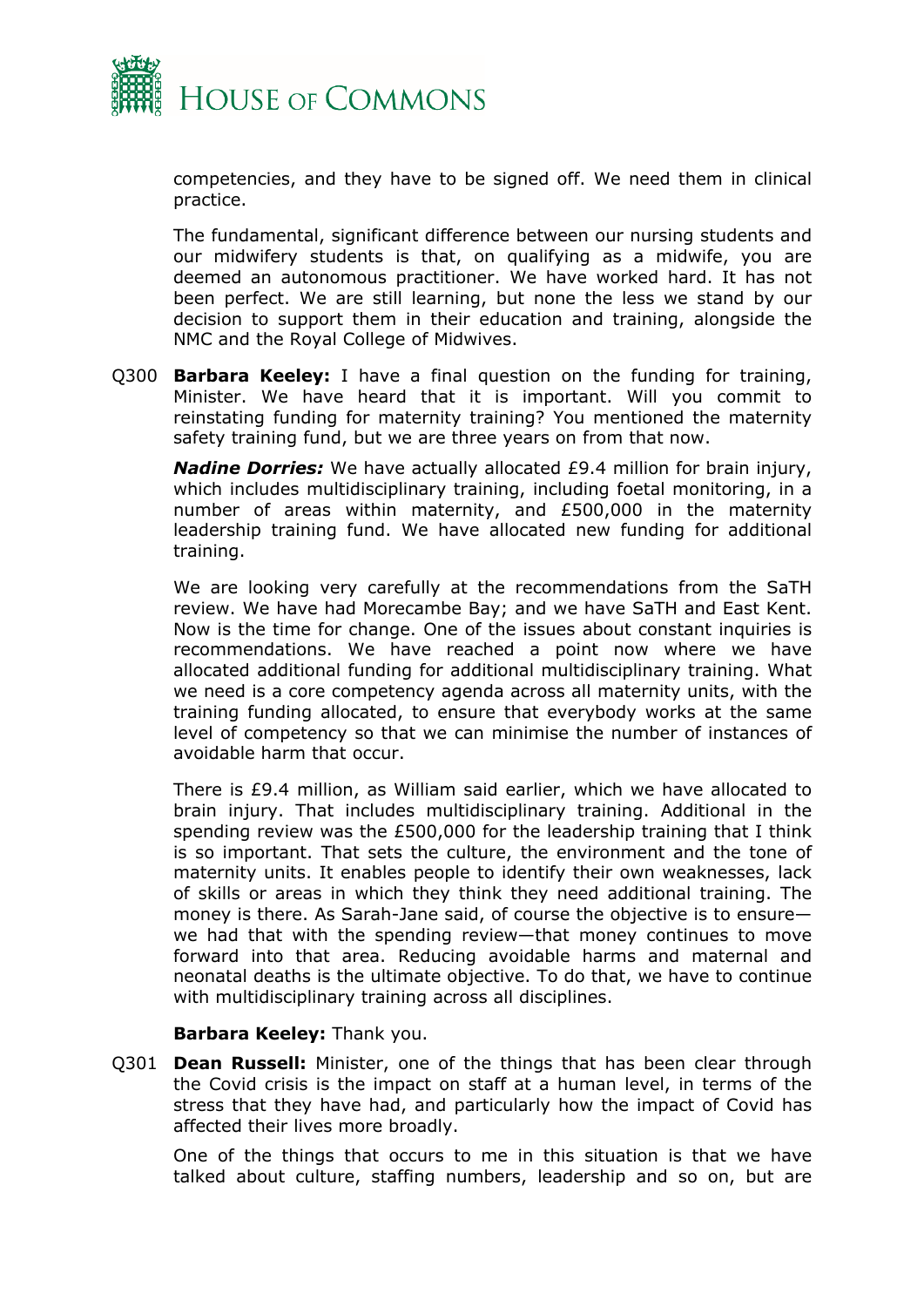

there any plans, or are they in place, for mental health and, more so, mental wellbeing support for staff? They also have to go through the trauma of seeing somebody lose their child in front of them. That must have a massive impact on them. If you could elaborate on the mental health side, I would really appreciate it.

*Nadine Dorries:* Thank you, Dean. I know this is a huge interest of yours. I think you have established 1,000 mental health first aiders in your constituency.

**Dean Russell:** Yes. That is the training programme.

*Nadine Dorries:* That is incredible work on mental health, which is the other part of my portfolio. You are a trailblazer in terms of what can be done by individuals in their area, Dean. It is huge, both in suicide prevention and mental health.

You are absolutely right; it is fair to say that NHS staff are exhausted. They are used to dealing with patients who lose their life, sadly. Not every story is a success story, but the rate at which both nurses and doctors have had to experience young patients rapidly losing their lives, as well as the turnover and the barriers that Covid restrictions have put in place in the normal interactions between family, staff and patients, have all taken their toll.

The NHS has put in place a very robust wrap-around package of care and support for staff, which includes access to free counselling sessions, IAPT and one-to-one services. People like Sarah-Jane—CEOs of trusts—have also put in their own layers of additional measures. Each trust has done something different. I have spoken to a trust that has put in a standard debriefing and buddying time for staff at the end of the day. Funding has gone in to support the mental health of staff across the NHS.

In maternity—I do not know if Sarah-Jane will contradict me and say something different—my understanding is that no midwives have moved from maternity units. Babies did not stop coming. Full term was still full term. Babies arrived when they were supposed to arrive. No midwives were moved from maternity into red areas or into Covid areas in general hospitals to assist. They stayed in the maternity unit. Life continued for a while without birthing partners or even partners being present at scans. We changed that. We altered the guidance to allow both birthing partners and scan partners to accompany women on their pregnancy journey at the times when they needed that help and those partners the most.

In terms of the mental health impact, I do not want to say that it has been less prevalent in the maternity units because babies have continued to come, but everybody has had additional pressures going to work, delivering babies and dealing with Covid in their own lives and in their own hospitals. It has been a pressure on everybody, even those not working on the Covid frontline or in ICUs. Everybody has felt it.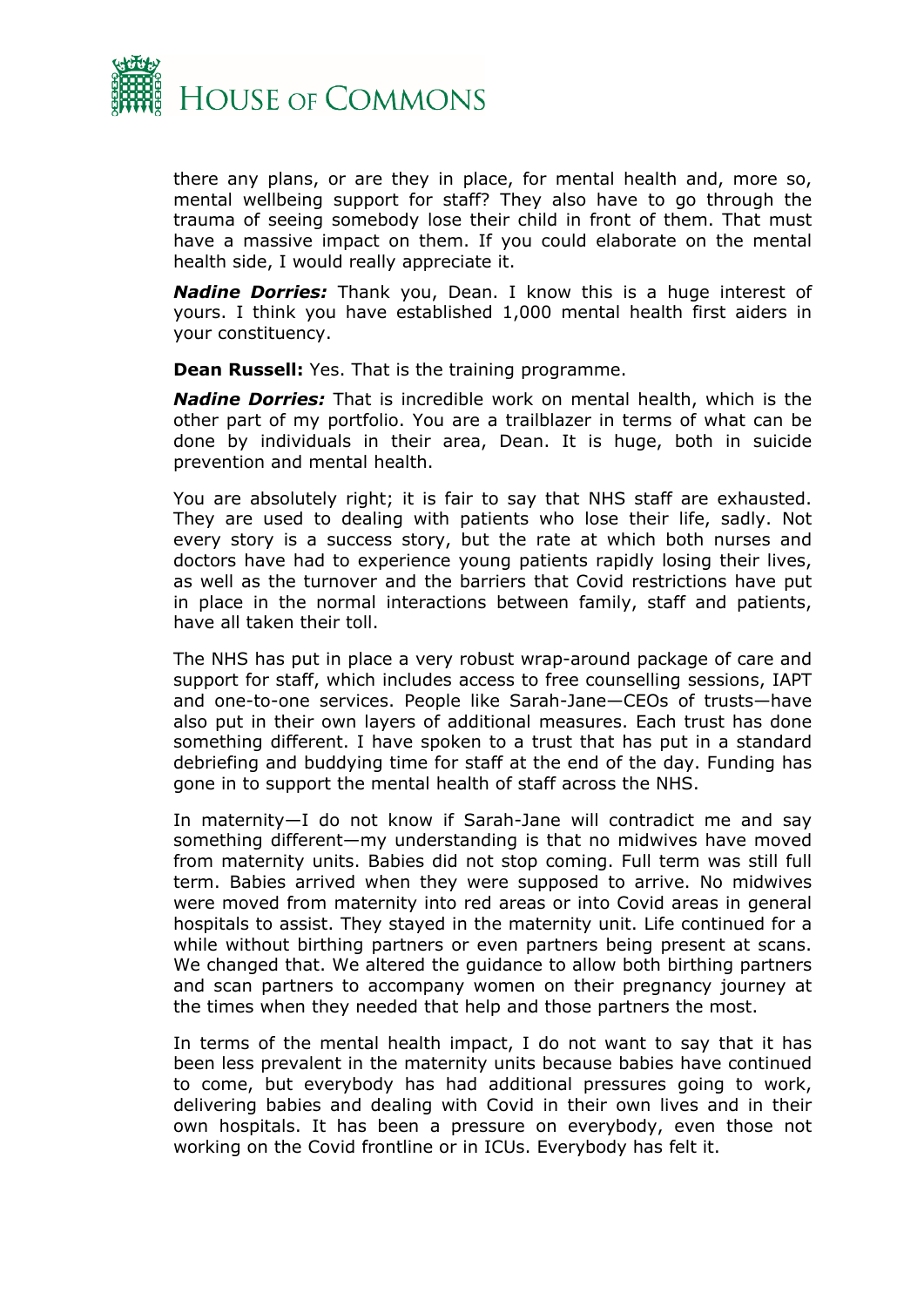

NHS England and Improvement, Sir Simon Stevens himself, Claire Murdoch and Professor Tim Kendall were at the front of this, and ensured that very quickly they got a robust wrap-around package of mental health support in place for all NHS workers.

Q302 **Dean Russell:** Thank you. Thanks for your kind words as well; I appreciate them.

On a very different point, I spent some time volunteering in a maternity ward office. I have to say that I have never seen elastic bands quite so big, which were holding together many files of documents and paperwork. It seemed to me that an awful lot of time was being spent by back office staff. Often, when we talk about the NHS, we talk about nurses, doctors, obstetricians and so on, but there are an awful lot of amazing people who work behind the scenes.

What I found was the sheer amount of paperwork. Is there much work going on to digitise the NHS at that level? I know that in my local hospital they are doing an incredible job on that. Are there any plans on that, particularly around maternity, because that seems to be where the files are the biggest?

*Nadine Dorries:* NHSX is not in my portfolio, but Sarah-Jane might want to comment. You are quite right, Dean, to highlight all the people who contribute to the smooth working of a maternity unit. We focus on midwives, obstetricians and gynaecologists, but there is a whole back team supporting the work that takes place in the labour and delivery suites.

Sarah-Jane, I do not know what it is like in Birmingham. Would you like to say something about that?

*Sarah-Jane Marsh:* This is another part of the maternity transformation programme. It was embedded in "Better Births" that we needed to digitise maternity care records, not just for the staff using the elastic bands and, needless to say, occasionally a fax machine as well, but because we want to move ownership of the record to women themselves so that they feel it is their maternity record and that they own it, along with the clinicians leading their care. If it is digitised and people can have access, particularly on a smartphone, it becomes quite revolutionary in personalised and safe care, as well as moving something from paper to an electronic system.

Over 130,000 women now have access to their own digital care record. That is a fantastic achievement, but we know we still have quite a long way to go. We are working with our colleagues at NHSX and NHS Digital to deliver that because we recognise how important it is.

In my own organisation—Birmingham Women's and Children's—we actually moved over to a digital system. It was not just about making things more streamlined, with less paper around, but about a transformation in safety as well. I recall a lady on one of the in-patient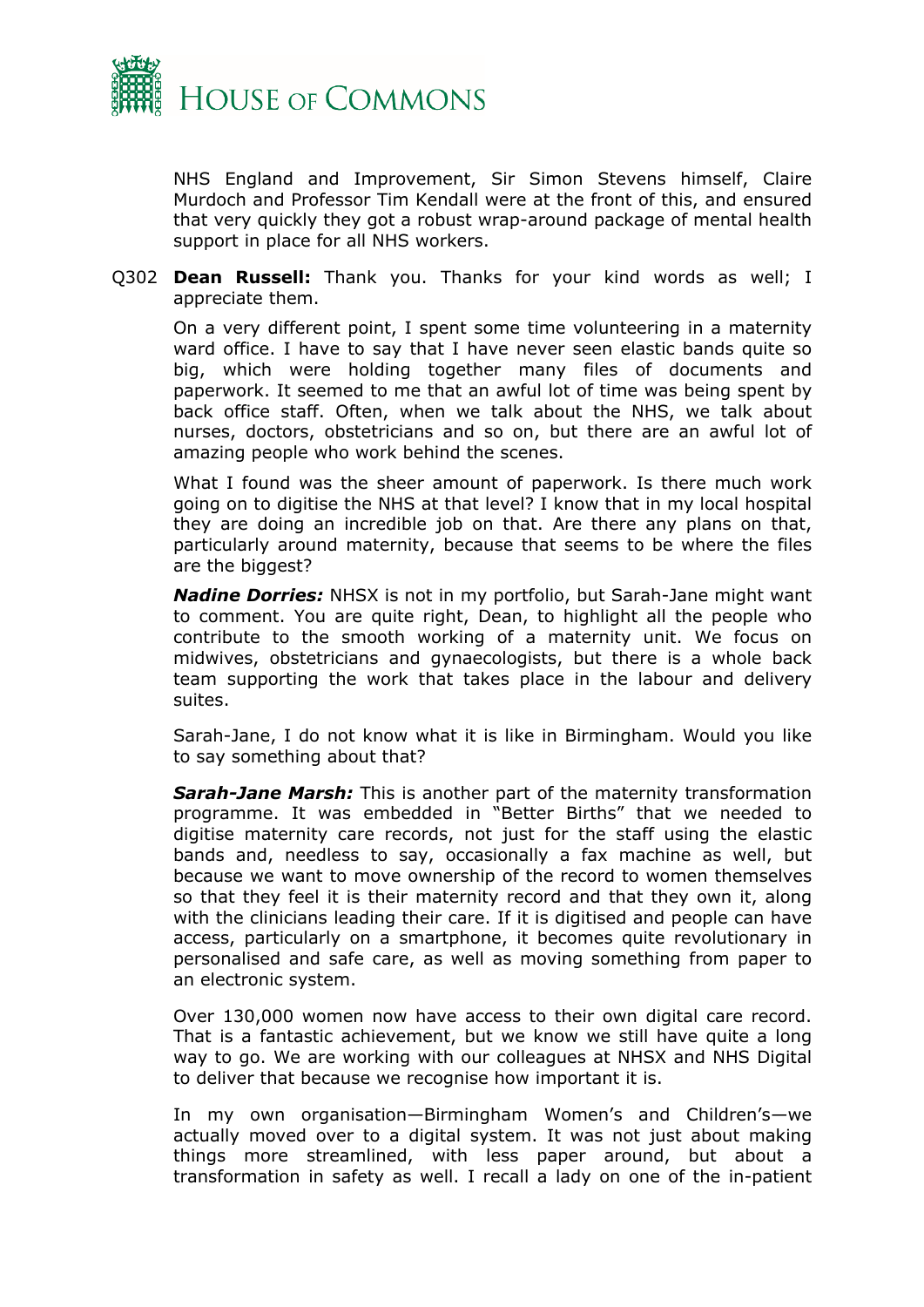

wards telling me that she had been taken ill while a very long way away from Birmingham. She was able to access her maternity care record on her phone and show it to the clinicians in an A&E department hundreds of miles away from Birmingham. They were able to use that to deliver safe care to her. It was a completely different outcome from what would have happened if there had been no access to the record.

We need to think about it as an important plank of safety as well. Huge progress has been made, but I would love to be back in two years' time telling you that it was now universal and that all units had an electronic patient record for women, and that all women who wanted to—not everybody does—had access to their record.

**Dean Russell:** Thank you. I notice that Dr Jolly has his hand up.

*Dr Jolly:* Sarah-Jane has given an excellent answer. The move to digitisation is under way. We have lots of support from NHSX on that. What is exciting is that there is also work under way to use the technology to improve safety. The Tommy's group, hosted at the Royal College of Obstetricians and Gynaecologists, is looking at how we use digital data to identify people who need extra intervention and support, and to implement best practice pathways.

As Sarah-Jane says, it is not universal yet. We are using the CNST maternity incentive scheme to encourage people to reach the level of digital maturity required to implement electronic patient records, but it is definitely the direction of travel.

Q303 **Sarah Owen:** Minister, a target was set for continuity of carer for 75% of black, Asian and minority ethnic women to be cared for under continuity models by 2024. Has the pandemic impacted that target at all, or are you on track?

*Nadine Dorries:* I will ask Professor Jacqui Dunkley-Bent to come in behind me on that. I would like to make a point, as you have mentioned that particular issue.

I have established an inequalities forum, which has met twice. Sadly, the work has been slightly delayed due to the pandemic. It looks at issues around why we have inequalities of outcomes in terms of births and avoidable harms due to being in the BAME community and other reasons. That work is under way.

Professor Jacqui Dunkley-Bent, do you want to come in on this?

Q304 **Sarah Owen:** Sorry, Minister, I asked you specifically whether you are on target to meet the targets that you have set yourself, or not.

*Nadine Dorries:* Yes, I believe we are. It is important to explain that there is an idea that continuity of carer means that you have the same midwife from the second that you either self-refer, or are referred by your GP to the maternity unit, until the point of birth. I think we can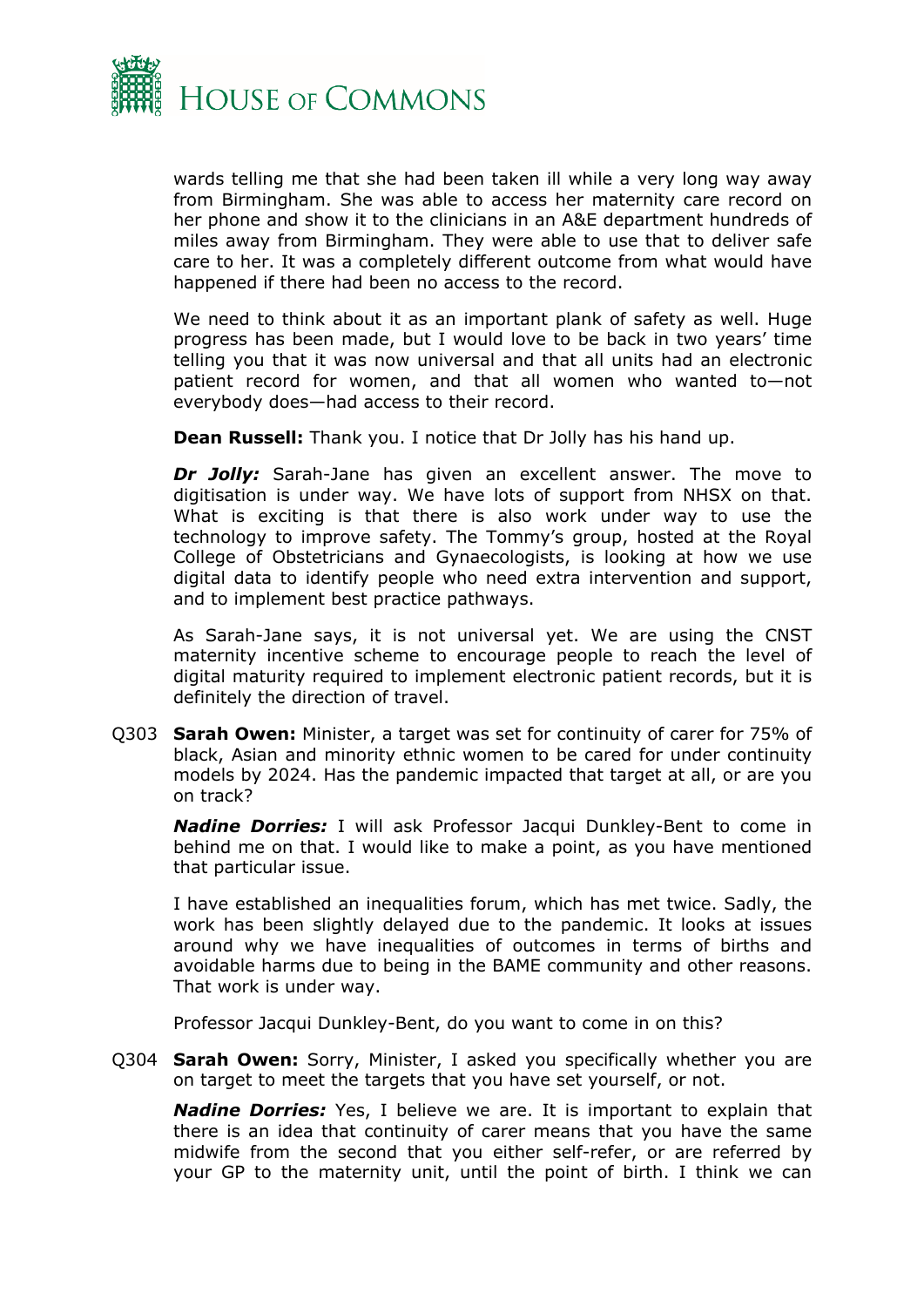

understand, due to the working patterns of midwives, that that is not always possible. The objective is for continuity of carer, certainly through pre-delivery care, to remain with the same midwife.

I do not have the figures right in front of me at the moment, but I believe we are on course to meet those figures. Professor Dunkley-Bent can tell you more about it because it is something she is absolutely passionate about and works very hard on. I hope we are going to meet those figures.

I am sure Professor Dunkley-Bent will say this. Continuity of carer is a fantastic model. We know that it has a huge impact on the number of stillbirths. It works and, of course, if we could have continuity of carer, with the same midwife from the moment of referral to the moment of delivery for every woman in the country, we would. We would do it today if we could. It is work in progress.

Professor Dunkley-Bent, would you like to—

Q305 **Sarah Owen:** Obviously, that is a fantastic aim. You said that, if you could do it for every woman in the country, you would. How many staff are we short of to be able to achieve that ultimate aim of seeing every woman have continuity of carer?

*Nadine Dorries:* I don't think it is about the number of staff to do that.

Q306 **Sarah Owen:** Do we have enough staff to do it currently?

*Nadine Dorries:* It is about the trust and how the trusts deploy continuity of carer. Professor Dunkley-Bent has the figures. A high number of trusts are deploying that model, but what you are asking a midwife to do is basically to be on call 24 hours a day. That is not a working pattern that, in this day and age, all midwives will commit to or want to commit to, or indeed that we should ask them to commit to.

Having continuity of carer in the time from referral up to delivery is something that we are definitely moving towards achieving. Having the midwife there at the point of delivery at 4 in the morning, if that midwife has been working all day in the maternity unit, is almost an unrealistic ambition. We know that the work-life balance and patterns of a midwife are not going to be able to help us achieve that.

It is not so much whether we have the numbers to do it; it is whether we have the ability in terms of the expectations on midwives to do it. I do not believe that we do. This is Professor Dunkley-Bent's area. It is her expertise. She is going to give you a much better answer than me on that. I think we should go over to you, Jacqui.

**Professor Dunkley-Bent:** Thank you. I totally endorse and agree with everything that the Minister said. The pandemic has been a challenge for staffing and for provision of care. None the less, I can confirm that we have 2,322 midwives providing continuity of carer to one sixth of women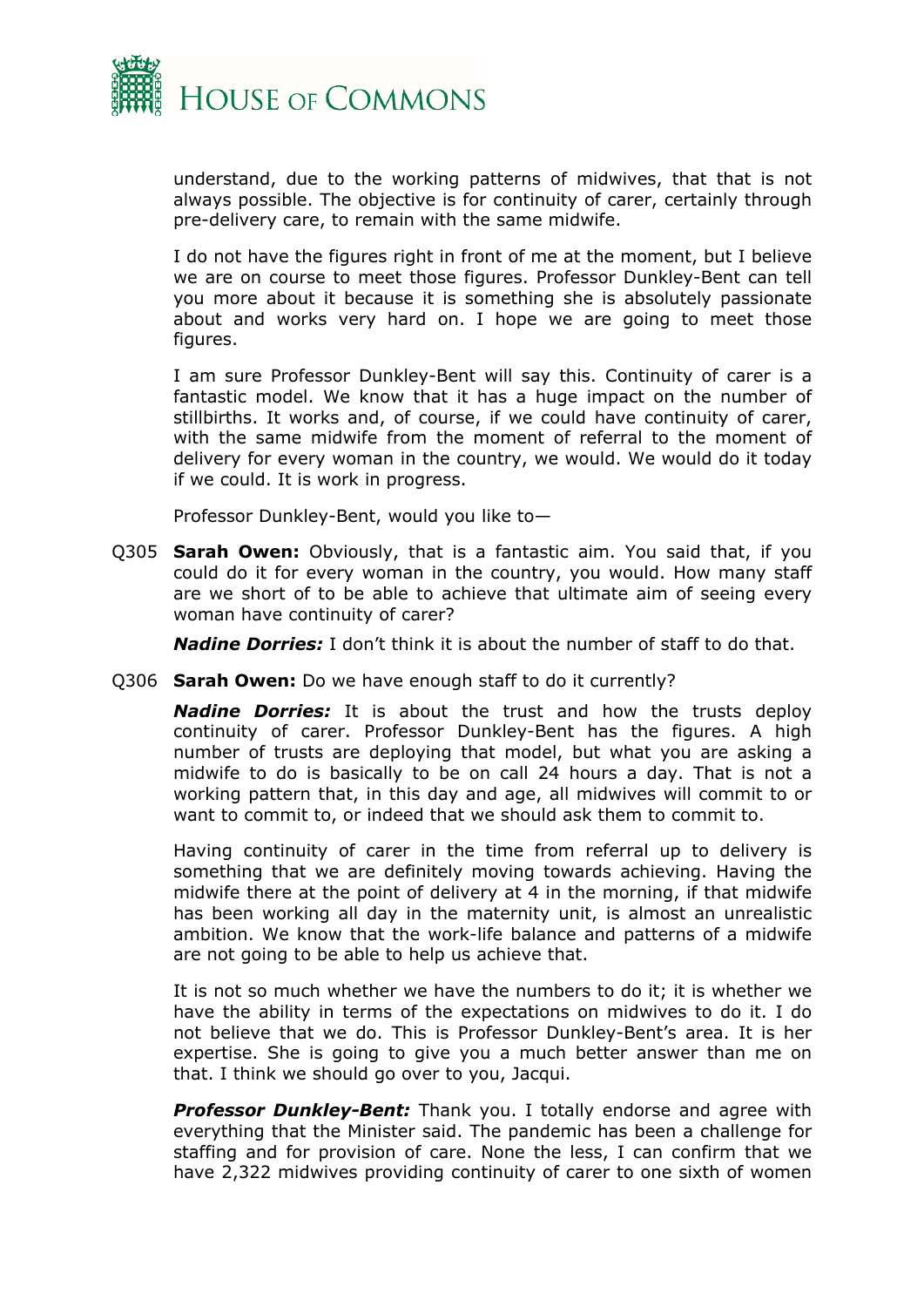

who birth in England each year. We have 94,458 women who are benefiting from full continuity of carer. By way of comparison, if we look at March two years ago, we had 10,500 women who were benefiting from continuity of carer. In taking it up to 94,458 in a pandemic year, I have to say that the midwives, their leaders, managers and organisations have done an exceptional job. It is tough providing care in a pandemic. As a continuity of carer midwife myself, I resonate with many of the things that the Minister has shared. None the less, those are the numbers for continuity of carer.

If I may mention black, Asian and minority ethnic women, and socioeconomically disadvantaged women, that is a target set within our NHS long-term plan. We have 165 midwifery continuity teams placed in areas where many black, Asian or mixed-race ethnicity women are currently living, and 214 teams placed in areas of deprivation. That has grown exponentially in the pandemic year.

Q307 **Sarah Owen:** Thank you, Professor Dunkley-Bent. I have a quick followup question. Have you seen an improvement in patient safety and women's choice in the areas where you say the continuity carer models have been targeted? How long do you think it will be before we start to see the disparity close between black women, who are five times more likely to die during childbirth, and their white counterparts?

*Professor Dunkley-Bent:* That is a really tricky question to answer. The wider determinants of health are not just related to 40 weeks of pregnancy. We have the social deprivation, financial deprivation, inequality, discrimination and racism that many people who get pregnant and use our maternity services have to contend with.

In the maternity space, I cannot say categorically when we will close the gap on equity—the five times more likely—and the neonatal challenge for black and Asian babies. What I can say is that the continuity of carer teams that have completed thus far show demonstrably that, No. 1, women are supported in their choices. That is why we are here. We have to support women in their choices.

Women have improved their experiences of maternity care. That is not reported through CQC data yet, because those data are collected from the pandemic year, which was last year and continuing. None the less, women are saying that their experiences have improved. There are so many more data in relation to pre-term birth. We know from the Cochrane evidence that if you have continuity of carer you are 24% less likely to experience a pre-term birth, 19% less likely to lose your baby before 24 weeks, and 16% less likely to lose your baby at any gestation during the pregnancy.

All the data and evaluation for what happened last year are still trickling in, but I can confidently say that maternity experience has improved, and adverse outcomes have reduced for those women. I would have to get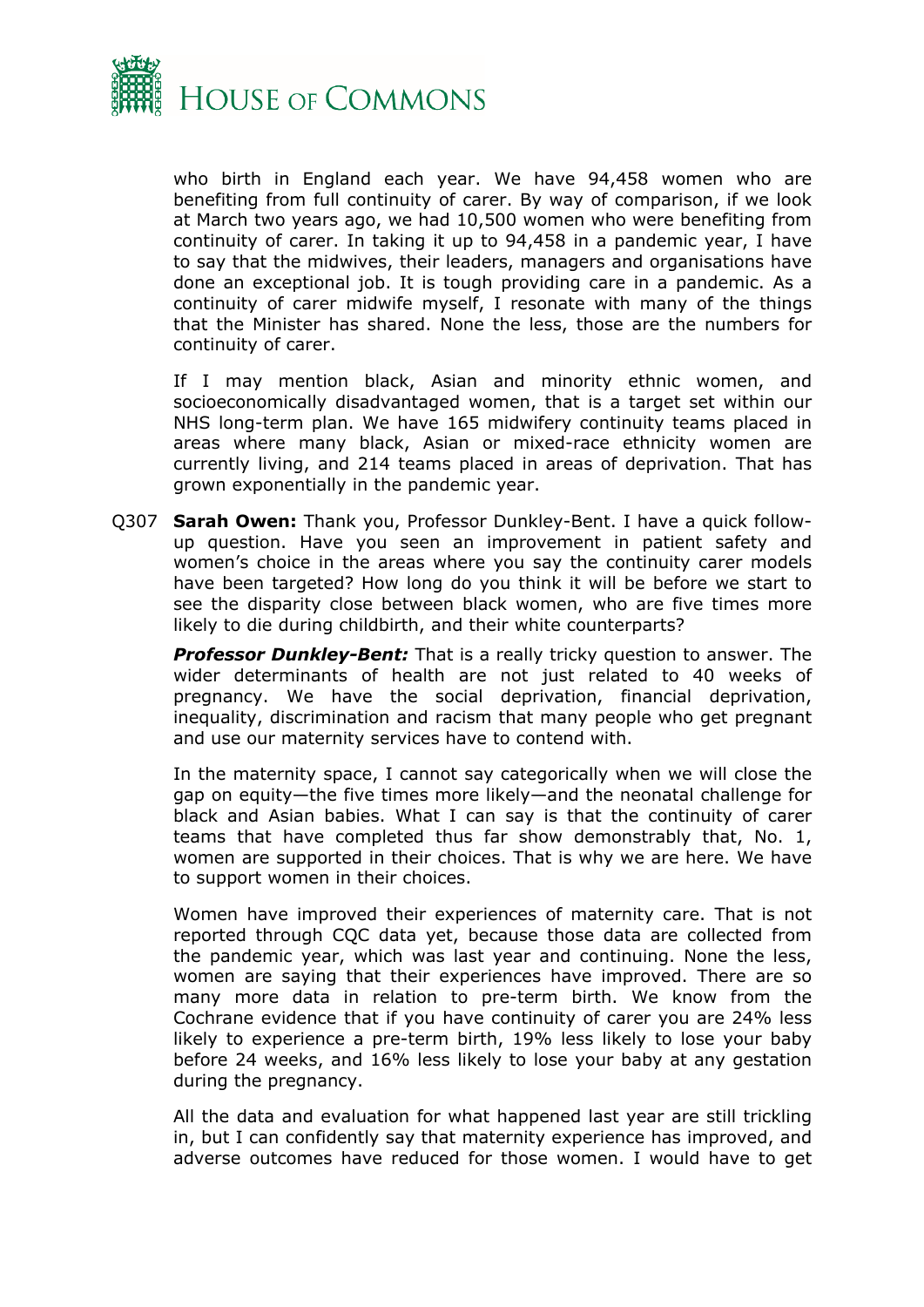

the minutiae of the data—it is still being collated—to give a more informed response.

## **Sarah Owen:** Thank you.

Q308 **Laura Trott:** Minister, I want to ask about the ideology around normal birth. You will know from the Ockenden review that that was something that she felt contributed to the very dangerous situation in that maternity unit. Indeed, she said: "We have spoken to hundreds of women who said to us they felt pressured to have a normal birth." We know that the ideology contributed to the devastating situation that happened with James Titcombe's son, Joshua. Do you agree that the ideology has been dangerous and that it needs to be addressed in our maternity services?

*Nadine Dorries:* Yes, I do. There is only one birth, and that is a safe birth. It is not a normal birth or a caesarean birth, or any other kind of birth. There is just one birth, and that is a safe birth.

Reaching the point where every birth is a safe birth is when every doctor, every nurse, every mother and every woman about to give birth is involved in the decision-making process. I know that we have had this historic judgment—I do not know how it came about; whether it is media driven, I am not sure—where there was almost a RAG rating of hospitals, and that those that had done more caesareans were less safe than those that had not. It is complete nonsense because it may just be the case that those that had the most caesareans were identifying difficult births early, were putting in place the right maternity practices and having more informed conversations with women who were about to give birth.

I know this is an issue that Sarah-Jane is very interested in and works on. It is one birth, the safe birth, and we have to completely dispel this notion that there is any judgment call to be made on any type of birth any woman has, or the reasons why she has it. Every woman should have the birth she wants, which is safe for her, in consultation with her midwives, her obstetrician and gynaecologist.

Q309 **Laura Trott:** Thank you for that. Will you commit to no longer using the term "normal birth" within the NHS?

*Nadine Dorries:* I do not use it, and I do not know anybody I work with in my maternity team who does. Certainly, you do not hear Sarah-Jane, Professor Jaqueline Dunkley-Bent and Matthew Jolly using the terminology "normal birth". Maybe that is something we should take away and consider, Laura. Is that terminology still used in maternity units? Do midwives on maternity units still refer to normal birth? Maybe we should take that away, Sarah-Jane, Professor Jacqui and Matthew, and look at it. If they are, they certainly should not be. We should only be talking about safe births.

Q310 **Laura Trott:** It is certainly something we have heard evidence about throughout this inquiry as a Committee.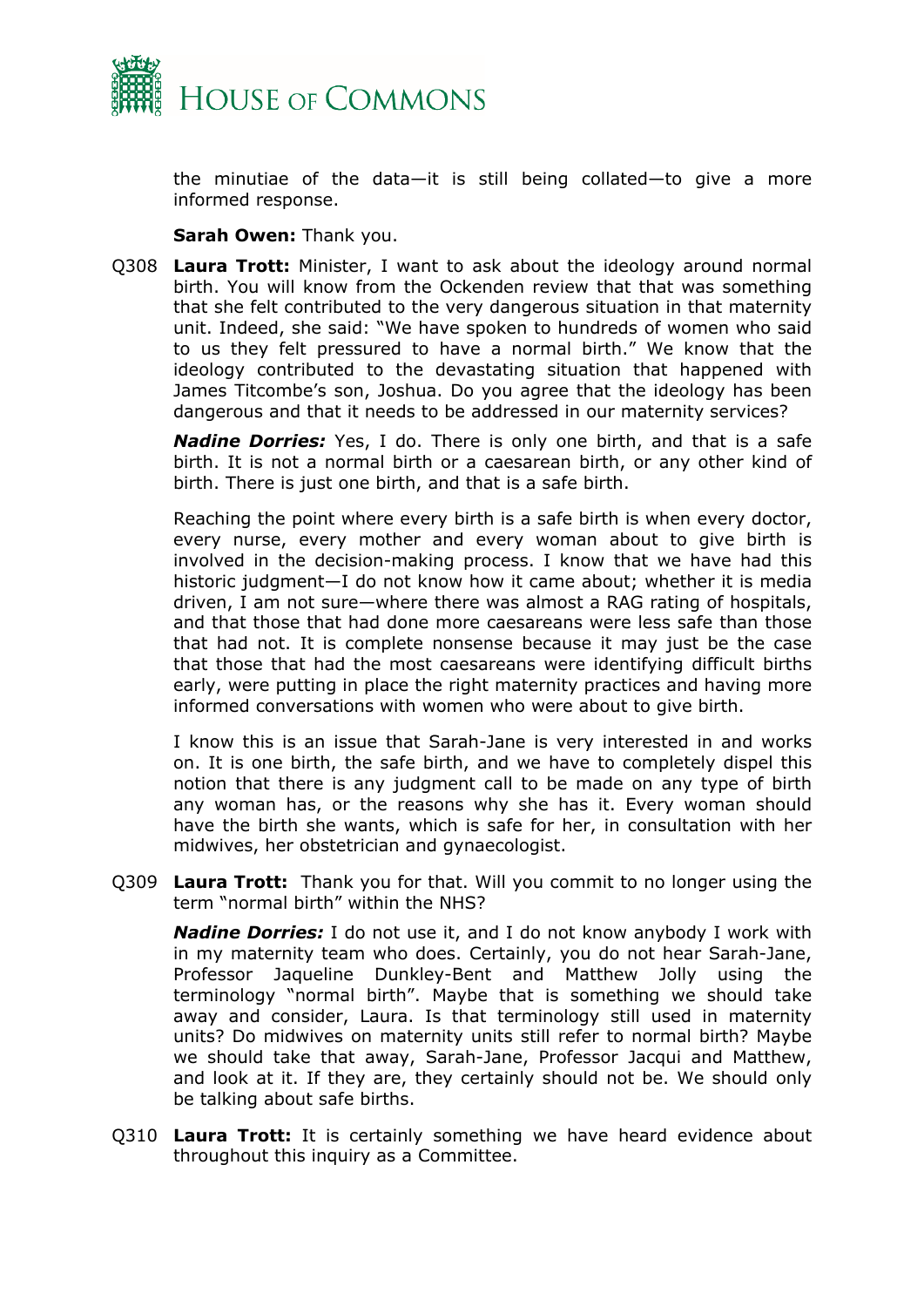

Minister, you rightly raised the issue of caesarean section rates being monitored. That is something else that we have discussed during our evidence sessions. Do you think it is time that we stopped monitoring trusts on the very crude measure of caesarean section rates?

*Nadine Dorries:* I am a big fan of data collection, because you can use that data to both underpin and endorse decisions that need to be taken quickly and rapidly, in order to make not just maternity units but the wider NHS safer places. I do not think I can agree on that. We want to know how many caesareans are taking place in which units, what the reasons are for those caesareans and what the involvement was of the woman, or the parents, in those decisions. I think that we still need to collect the data. I totally understand the premise on which you asked that. It is work in progress and is moving at a rapid rate. Don't judge units or hospitals on the basis of how many caesareans they undertake.

I mentioned at the beginning group B strep and breech deliveries. If we can put in place the right scanning and testing, it may be that the caesarean rate would increase and, if so, that is because we are making maternity units a safer environment, and finding out what needs to be done in advance of somebody arriving and then suddenly being in an emergency situation. Getting to the point before we reach the emergency is what is important.

My own personal opinion is that diagnostic testing in terms of group B strep and scanning for breech deliveries is all part of that process and may result in more caesareans. Would you like Sarah-Jane or anybody to come in on that question?

Q311 **Laura Trott:** Thank you, Minister. That would be very helpful. One of the things we heard from one of the consultant obstetricians was about using something called the Robson criteria as a more intelligent way of assessing the caesarean section rate. I think Dr Jolly wants to come in on that.

*Dr Jolly:* Yes, thank you. The thing about data in maternity is that it is important for monitoring safety, but there is a danger if you start to use it as a simple performance metric. There is not a simple linear relationship. It is not "low is good, high is bad" or vice versa. For example, with post-partum haemorrhage, I am worried about low postpartum haemorrhage rates as much as high post-partum haemorrhage rates because it probably means people are not measuring it properly, say for third or fourth degree tear rates.

It is important that we monitor caesarean section rates, but we should definitely not performance-manage trusts on them. We use the Robson criteria. We now have a national maternity dashboard that went live in January. There are some very specific metrics on it—14 clinical quality approved metrics—three of which are based around the Robson criteria.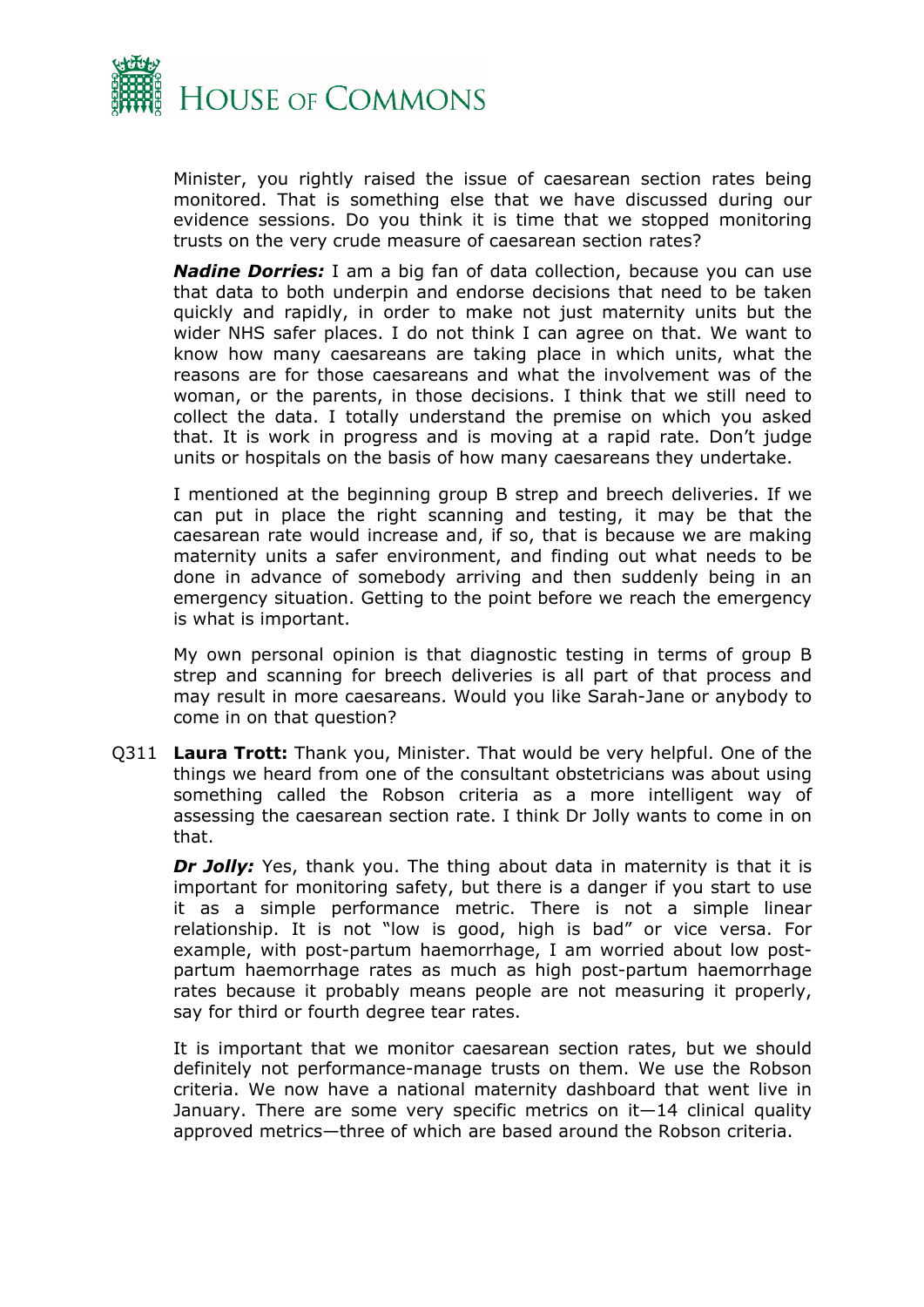

We divide trusts into quartiles. If you are at one extreme, you need to have a conversation and think about why you are there, and triangulate it against your other outcomes to see whether it is because you have a particularly high-risk population, or possibly you are not getting your counselling correct. You may be absolutely getting your counselling correct and there is a very good reason why you have a high caesarean section rate; it is reflected in lower brain injury rates, for instance.

There are dangers from doing too many caesarean sections and unnecessary interventions as well. It is all about using the data to create a better understanding of our maternity services, so that we can reflect and improve. We have not actually used caesarean section rates as a performance metric for many years, so I was interested in some of the evidence you had in previous hearings that people perceived that that was happening. We need to work hard to stop that.

**Laura Trott:** Thank you. Sarah-Jane, is there anything you want to add?

*Sarah-Jane Marsh:* I am at one with Matthew. It is an important measure, but it is absolutely not a target. I think there were some examples a few years ago when people were colour-coding against particular percentages. We were clear that we were not RAG rating people's percentages, but it is an important dataset to look at.

On normal birth, we are clear in maternity transformation that we do not use the phrase. We find it profoundly unhelpful. I hope that helps to strengthen the Minister's response. We have not used it at all in the five years.

Q312 **Chair:** Laura, could I follow up on that briefly with Sarah-Jane? One of the things that some women talk about is that they feel under pressure after a first C-section to have VBAC the second time round. Could you confirm that it is absolutely not the policy of the NHS to put women under any kind of pressure in that situation?

*Sarah-Jane Marsh:* I can; 100% no. It is for the clinical team to work with a woman to make the decision that is right for them. Sometimes women who have had a caesarean section feel quite passionate that it is something they would like to pursue, should everything move along as planned, but it is for us as maternity teams to work with women to make sure that they get the birth that is right for them: personal and safe.

Q313 **Laura Trott:** I have a question about the information that is given to women around the safety of the various options in front of them on birth. One of the things that midwives have been saying to us is that, actually, women who come in with very clear views on how they want to give birth are very worried about the safety of particular types, but not necessarily about others. Is there work going on to help women understand the various options available to them, and, very importantly, the safety and the implications of each of those options?

*Nadine Dorries:* I think that is for Matthew Jolly or Sarah-Jane.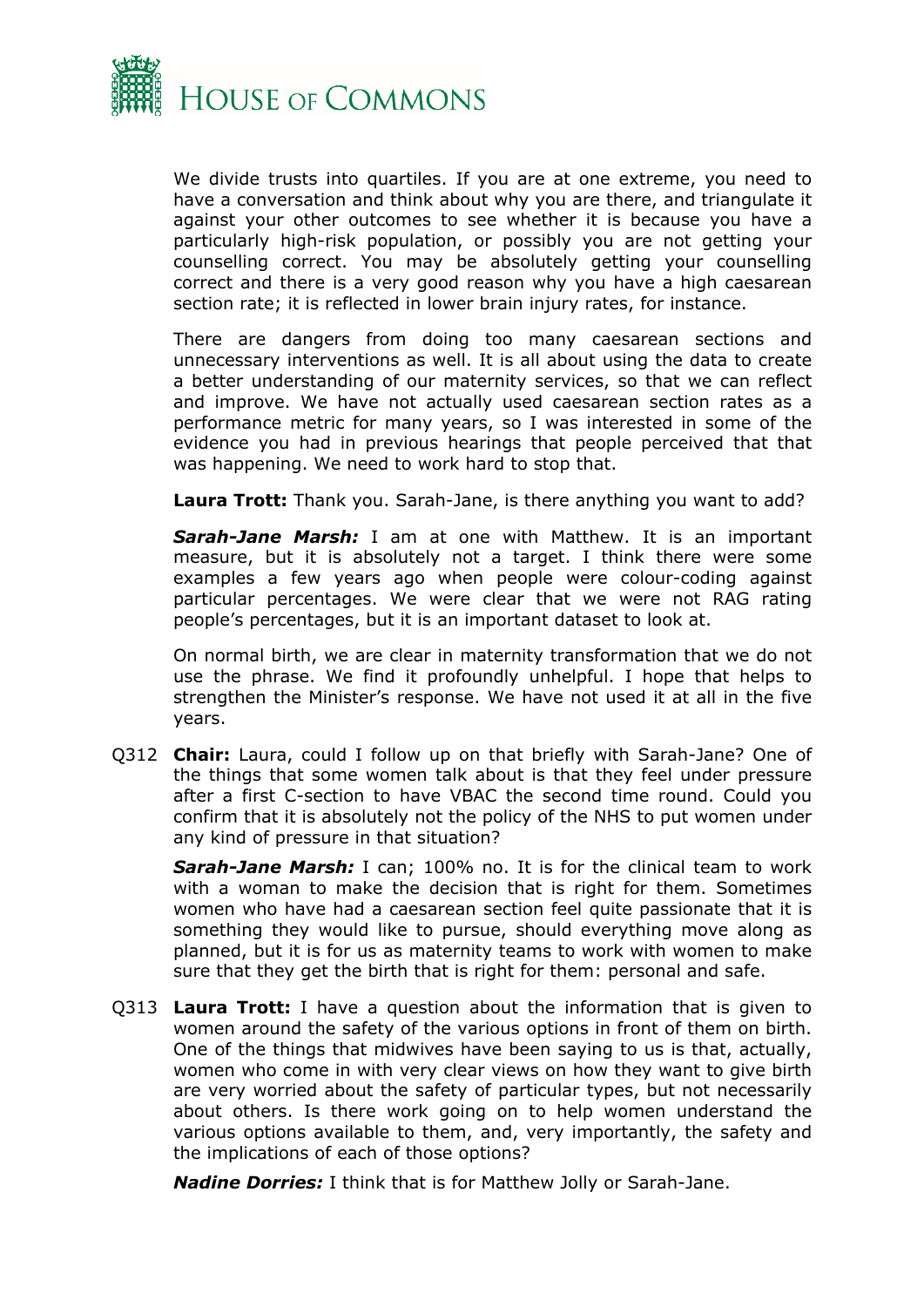

## **Laura Trott:** Dr Jolly?

*Dr Jolly:* Absolutely, there is work going on. I think the Montgomery *v*. Lanarkshire ruling was really helpful in bringing that to the forefront. Nadine Montgomery has engaged with us and helped us with driving it forward.

We are working on it with the colleges, the human rights charity Birthrights and NHS England and NHSX teams, particularly on developing a consent tool, which we call the "I decide" tool, to try to guide people through the consent process. Within that, there is a whole structure that leads you through how you give information and how you confirm that the person being given the information fully understands what they are being told and you can clarify that they have been given the key points.

There is more to do. I would like to carry on with our work with NHS UK on getting high-quality objective information available to all women. That work is under way. Clear information giving, and contextualisation of that information, so that women can make true, informed decisions, is an absolutely key part of what we are doing.

Q314 **Dr Davies:** Dr Jolly, I am keen to explore with you the idea of a third routine ultrasound scan, largely at term, to determine breech presentation. That was pushed by Professor Gordon Smith when he spoke to us in December. Do you agree that it can save lives and also reduce asphyxia during birth and birth trauma? Is it something you would support?

**Dr Jolly:** Absolutely. I have been working closely with Professor Gordon Smith on it. There are a relatively small number of tragic deaths and brain injuries related to breech, but each individual matters and, if there is something we can do about it, we should be doing something about it.

I have huge respect for our National Screening Committee, and there are reasons we have processes in place for making sure that we do not do unintended harm through screening. I obviously respect their opinions, but from my less expert view on screening, it seems absolutely the right thing to do. The scan is very specifically just looking for breech. It is not a growth scan. It does not have some of the unintended consequences of other scans, so I am hopeful that it will receive the correct support, and that we will be able to roll it out, but I have to wait for the screening committee's final decision.

Q315 **Dr Davies:** We were told that it could be a point-of-care scan delivered by trained midwives or other clinicians, as opposed to clogging up the existing scanning systems. Would you agree with that? How do you see it being implemented? Is it a simple process?

*Dr Jolly:* In my own unit, we have actually started introducing midwifery scanning on the labour ward as part of our induction process. I am training midwives at the moment in presentation scans, and they are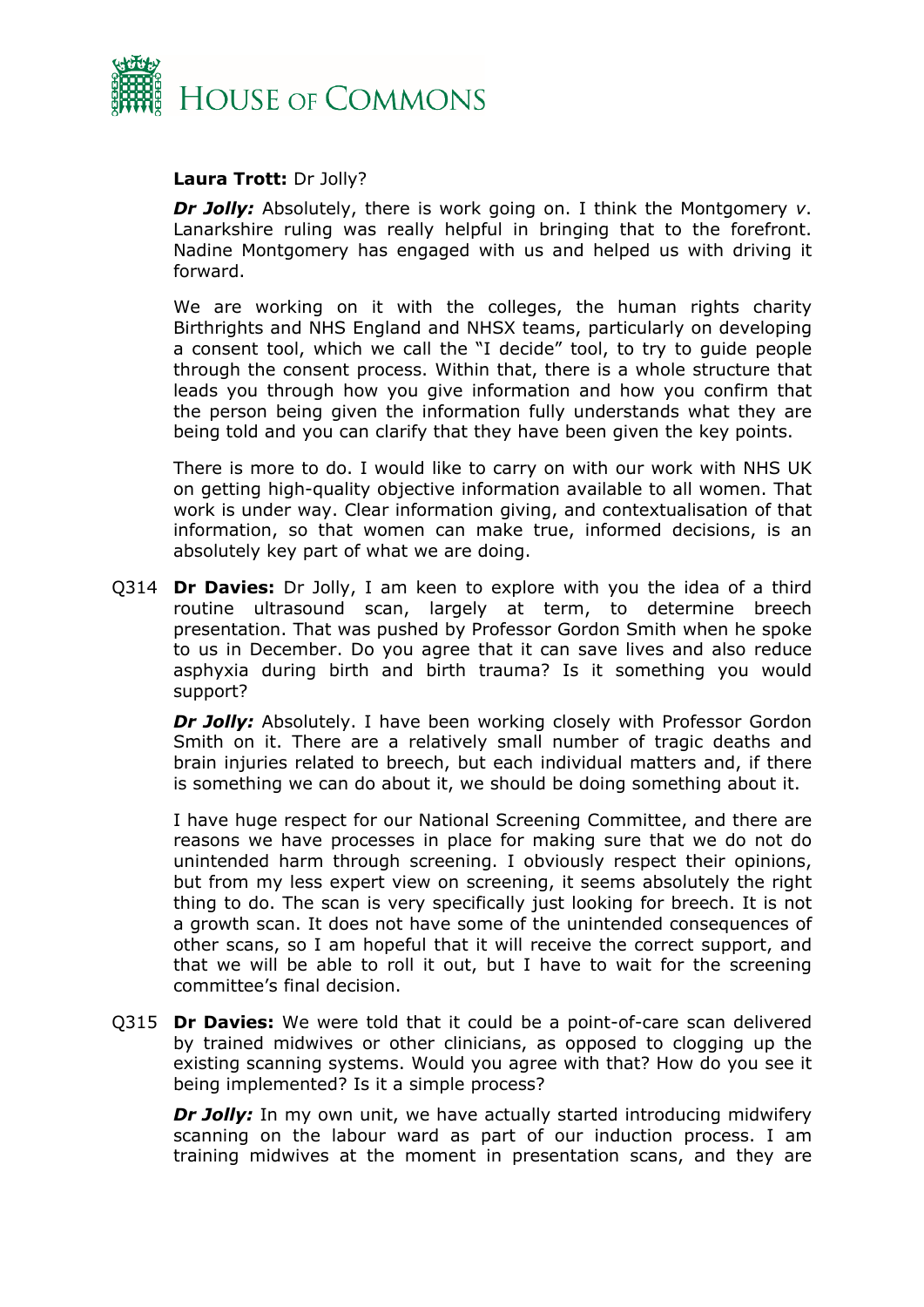

enthusiastic and perfectly capable. Midwives are really skilled, and that is well within their capabilities. Yes, I think it is perfectly achievable.

Q316 **Dr Davies:** Perhaps I could turn to the Minister, Nadine Dorries, to secure her views on this agenda and whether she would help to push it through, should the screening committee agree.

*Nadine Dorries:* Absolutely. I echo the words that Matthew has just said about the small numbers. People often say to me that the numbers of babies who lose their life as a result of group B strep are small. On average, it is one a week and, on average, 70 babies a year live with lifelong disabilities after contracting either meningitis or sepsis as a result of group B strep being present in the birth canal at the time of delivery. I see both of those things coming together.

Matthew and I have discussed it. One of the hurdles has been jumped over in terms of training midwives to undertake the scan at 35 weeks. It does not give the detail on sizing and other things that you would get from somebody if you were having a full scan, but it allows the midwife to know if the baby is breech. It provides an extra element of safety during the birth and, therefore, is something that I absolutely support. I know that Professor Jacqui Dunkley-Bent, Sarah-Jane and others who work in the field, as well as myself, will put their shoulder behind it to make sure we have it rolled out as fast as possible.

I do not want group B strep to be the forgotten relative in this. It is the same time—35 to 37 weeks, although Matthew would say there is some variation in the time—so I do not see any reason why, if we are going to scan mothers at 35 or 36 weeks, we do not also swab them at the same time for group B strep. I will absolutely put my weight behind it.

Q317 **Dr Davies:** And there are no barriers to funding?

**Chair:** Never, never.

*Nadine Dorries:* It is £11 a test for group B strep. There are roughly 360,000 births a year, so I can give you the costings for that. I would do my absolute best to ensure that there was no gap in funding for that.

Matthew would have to tell us what the costing would be for the scans. Matthew might contradict me on this—please go ahead—but I think there is scanning equipment that could be used. I know that A&E units receive out-of-date scanning equipment that comes from scanning rooms. I know that some of them have a surplus. It does not have to be the most up-todate expensive scanning equipment to be able to tell if a baby is breech or not. Am I right Matthew, or would you like to contradict me on that?

**Dr Jolly:** You are right to an extent, in that you do not need the most sophisticated scanning equipment to tell whether a baby is breech or not. I think Professor Smith's vision is that there would be easily handheld scan machines that midwives could carry with them and use in the community. You do not want to be carting around an old scan machine in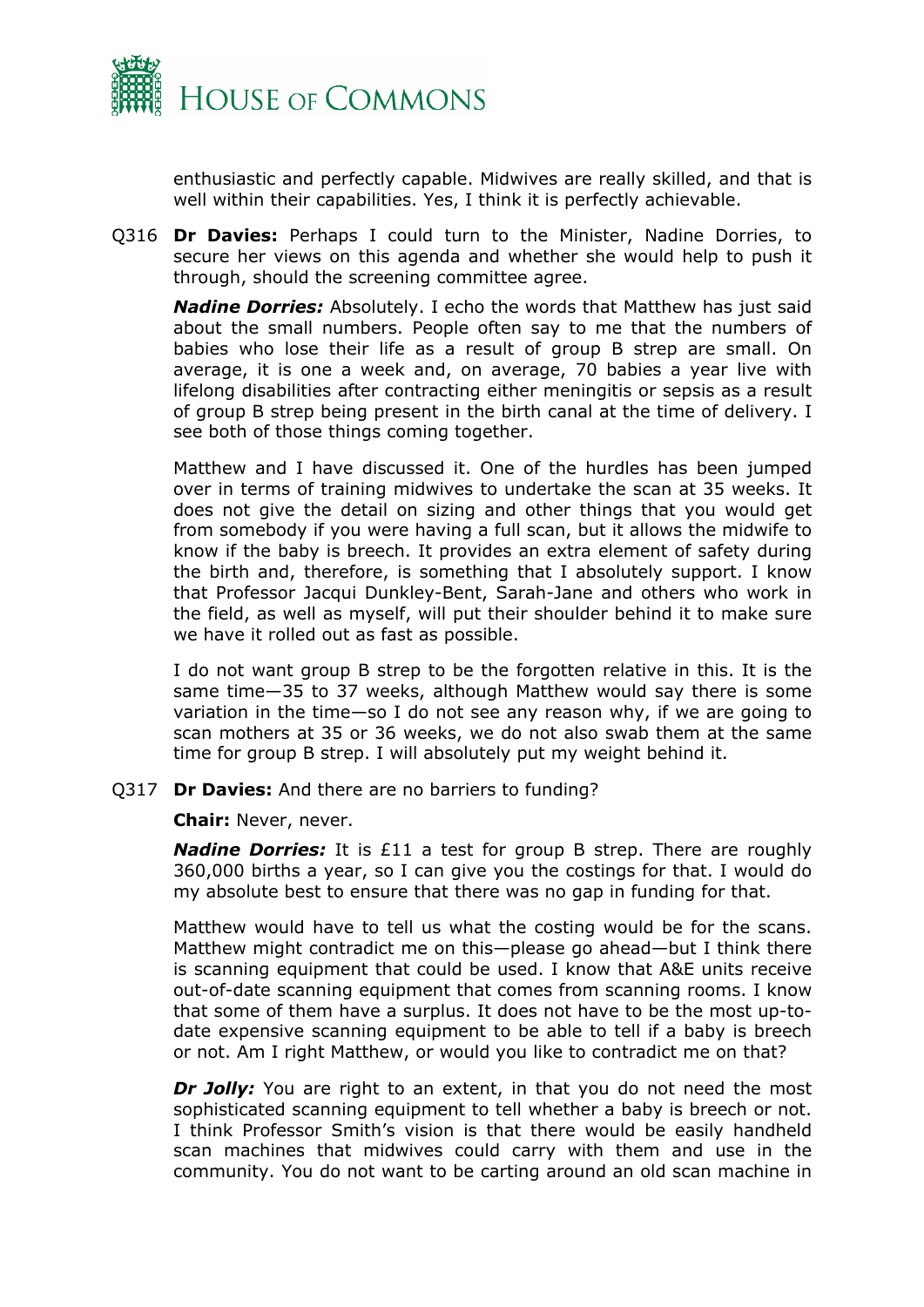

the back of your car. I think there is some new technology that is going to make it even more deliverable.

I do not have the costing data available. I suspect that there are all sorts of clever things on procurement, where we do not want to commit to a cost now. We have guys who want to negotiate the best value for the public's pocket that they can, so I am not going to speculate on the cost.

**Dr Davies:** Thank you. It all sounds promising.

Q318 **Taiwo Owatemi:** Minister, I would first like to ask a question around maternity voices partnerships before moving on to questions about leadership.

With regard to maternity voices partnerships, we learnt from our previous evidence session the importance of having diversity and ensuring that patients' views are well represented. Two of the main barriers that were highlighted in preventing that was the fact that many women from low socioeconomic backgrounds and BAME backgrounds found it difficult to attend meetings due to not having sufficient childcare provision, and also not having the financial remuneration needed in order for them to be able to attend the meetings. What is being done to address that?

*Nadine Dorries:* I cannot answer the specifics of your question, but I will say this. It is a point I referred to a little bit earlier in the questioning. Earlier this year, I established a maternity inequalities forum. We met twice; there were MBRRACE members and maternity voices members, and Jacqui Dunkley-Bent and I chaired it together. We brought in a number of organisations and stakeholders in the sector to talk about the inequalities that women experience from BAME backgrounds, low socioeconomic backgrounds and deprivation within the context of maternity safety and the problems that it presented to them.

As I said, we have only met twice because Covid got in the way, but some really important issues were raised at those forums. One that stuck in my mind is that some of the women you are talking about expressed the fact that they do not feel there are women like them working in maternity units—someone who talks like them, looks like them and has their experience of life, and has walked in their shoes. That is something we have certainly taken away and are looking at.

Professor Jacqui Dunkley-Bent, as our chief midwife, does a lot of work in this area. She can probably give you more detail on that question than I can, but I want to reassure you that it is not something that is not across my desk: it is. I set up the forum particularly to look at inequalities in maternity outcomes. Jacqui has been doing work on that.

Q319 **Taiwo Owatemi:** Thank you, Minister. Before I go to Professor Dunkley-Bent, I would like to know whether you would commit to looking into those barriers, such as childcare provision and having financial remuneration for their time, to ensure that the voices of women from all backgrounds are heard as part of partaking in MVPs.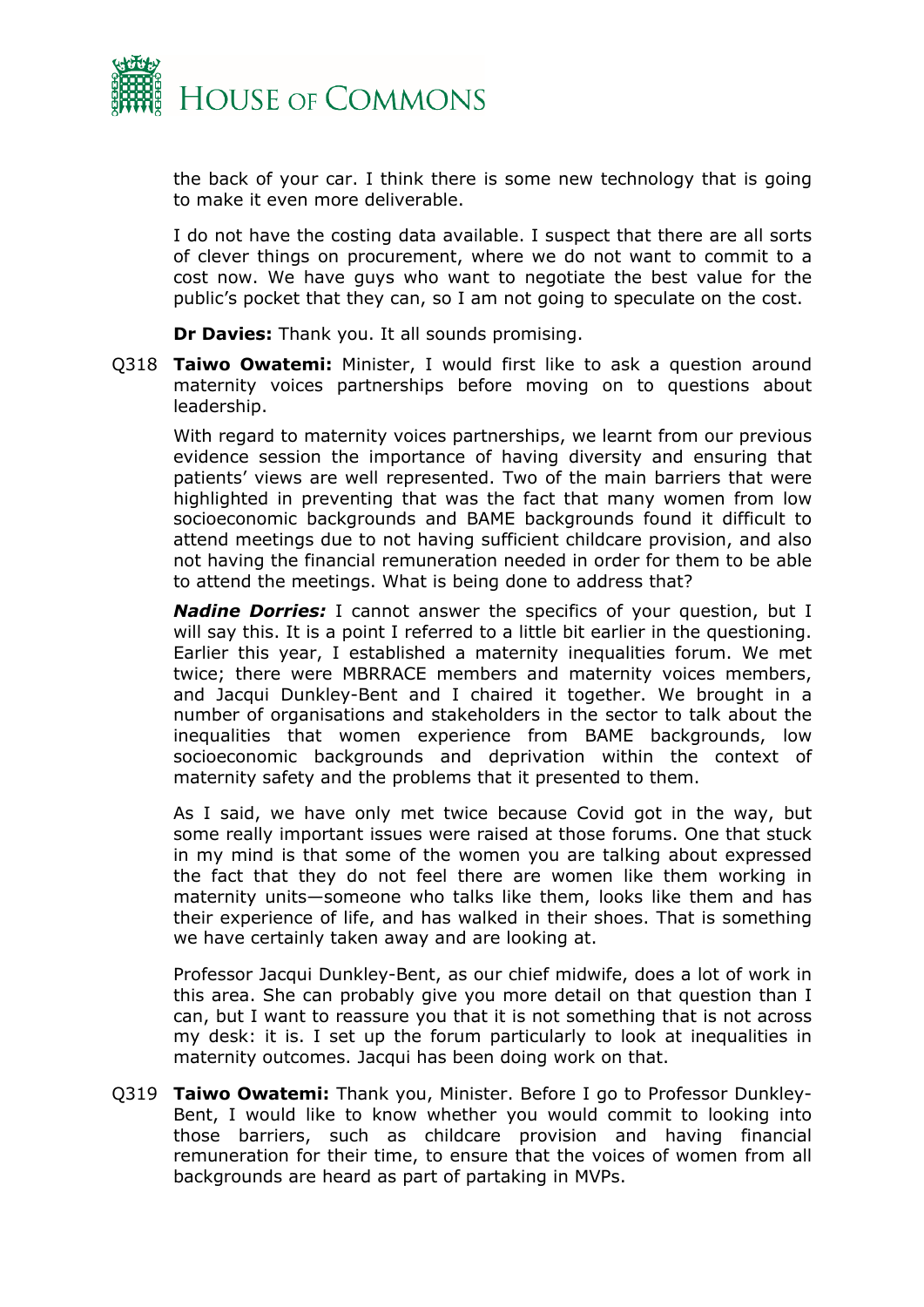

*Nadine Dorries:* At this point in time, no, I cannot. I am trying to rack my brain and think whether that was one of the recommendations in the MBRRACE report. I cannot commit to that at the moment. We have priorities; and brain injury training, multidisciplinary training in midwifery and the leadership fund were priorities at this point in this spending review. We have another spending review this year, and we have more spending reviews going forward.

I am not saying that it will not be a priority at another bid for funding, but this time around it was not. Something like that would have to be evaluated in terms of need and outcomes and what it would deliver in maternity safety outcomes and avoidable harms, as well as whether it was affordable or not. A great deal of work would have to go into that. I am not saying we would not look at it—we would—but maybe Jacqui has already done some work on it and is aware of the issue.

*Professor Dunkley-Bent:* Thank you for the question, and thank you, Minister Dorries, for the inequality roundtables. They have been absolutely phenomenal in helping us to shape our thinking about how we create equity and inclusivity.

With regard to remuneration, we already have the integral CNST—clinical negligence scheme for trusts—safety action 7. It is a safety action that I own personally. We all have our jobs to do, and that is mine. It relates to maternity voices partnerships. Within that, we have incentivised trusts to ensure that the chair of the maternity voices partnership is appropriately remunerated.

We need to move further on childcare provision. When I was working at Guy's and St Thomas', for example, we created crèche facilities out of our budget and resource because we desperately wanted women to engage with our services. While we are incentivising through the CNST scheme so that all trusts have to remunerate MVP chairs if they want to achieve their CNST, there is more to do on the wider issues on childcare and suchlike. They will get their travel, but childcare may not be in the mix. It might be variable in how it is resourced, but I am very happy to look at that in the next CNST round.

In addition to the diversity of maternity voices partnership networks, I can confidently say that, between our last roundtable and this meeting today, we have been promoting service user participation with black, Asian and minority ethnic women. In particular, National Maternity Voices, funded by NHS England, has supported the development of a black, Asian and minority MVP network. They are ensuring that MVPs are inclusive of black, Asian and minority ethnic parents. They are prioritising mentorship schemes for black, Asian and minority ethnic parents. There are webinars and many more things. We are really pushing the boundaries on this, and stepping into that space in the context of where people live who would not ordinarily engage with our services.

Q320 **Taiwo Owatemi:** Moving on, Minister, I want to ask questions about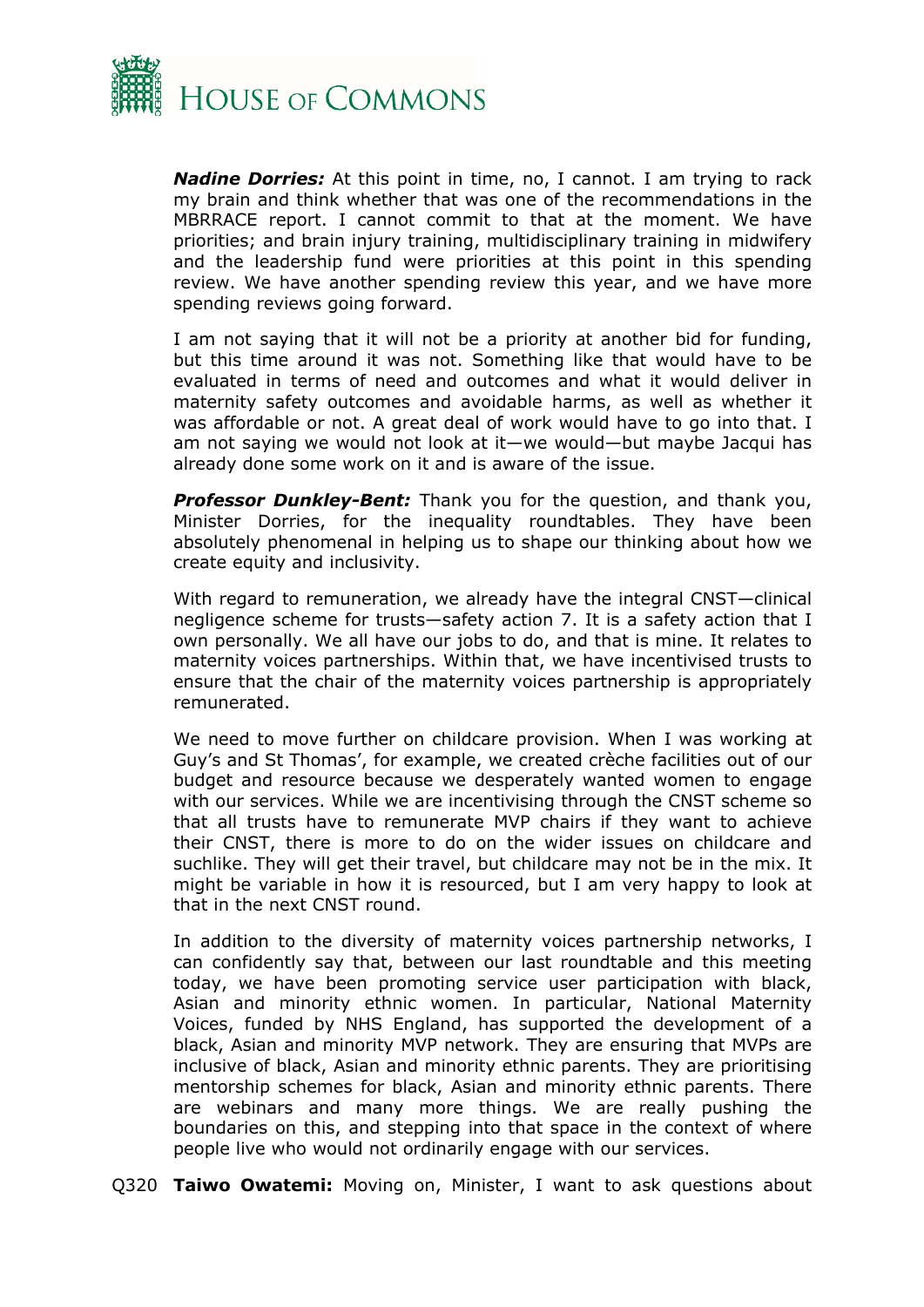

maternity champions. In our written evidence, many trusts report on the varied effectiveness and lack of consistency in that role in particular. What is being done to increase the visibility of maternity care at board level?

*Nadine Dorries:* One of the issues in terms of the maternity leadership fund is that, at board level, we have a maternity safety champion on the board, and we disseminate maternity incidents up and the learning back down. That is the role of a maternity safety champion. It is in the title: to increase maternity safety within maternity units. I am not sure if we are at the point of every trust having somebody. Perhaps someone could help me on that.

Q321 **Taiwo Owatemi:** From my understanding, we are not at that point.

*Nadine Dorries:* I think we are certainly well on the way to having a maternity safety champion on every board, identifying and understanding issues of avoidable harm and maternity safety. That two-way flow of information is certainly one of our objectives at every trust level.

Sarah-Jane, do you have the numbers of how many trusts have maternity safety champions on their boards?

*Sarah-Jane Marsh:* All trusts have maternity safety champions. I think the issue being raised is how engaged they are. Some people have a job title, but they are not necessarily doing all of its responsibilities.

I feel quite passionately about this, as does our chief nurse Ruth May, who is the senior responsible officer for maternity transformation. It is about the whole board needing to engage. Yes, it is important that we have a designated champion, but you cannot designate safety to a board member and just hope it is all going to be okay.

For example, when Donna Ockenden's initial findings were first published, we immediately called a meeting of all the chief execs of maternity units. Amanda Pritchard, the deputy chief executive of the NHS, was there along with me, Ruth and others. We talked about the personal responsibility of the chief executive not only to read the report but to ensure that all of the key actions happened. Of course, it is important to work alongside the maternity safety champion, but we cannot get into a place where that person is standing alone. It is around the whole board's awareness, as the Minister said, as well as important training in the role. There is also ongoing work in NHS England to make sure that maternity is part of a single oversight framework, so that it becomes a key part of all conversations that NHS England and Improvement have at the national, regional and local level.

In maternity, there is occasionally a group of people who are exceptionally passionate about it, but we can sometimes be slightly offcentre, if that is the right word. I feel that over the last year or so, we have been drawn much more into the mainstream. That is where we need to stay, and we need to make sure that every board member feels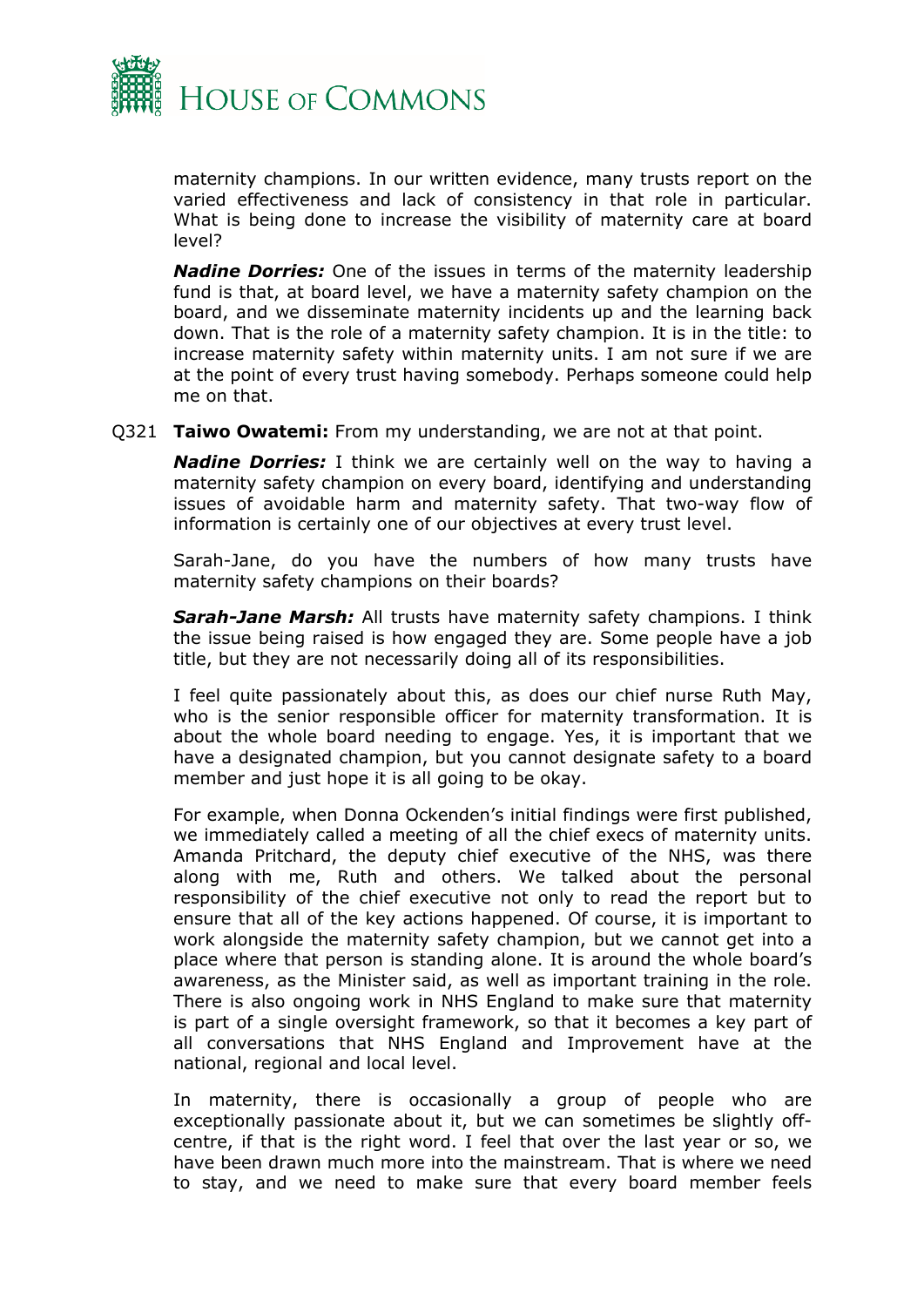

responsible and knows their role in delivering, alongside the safety champion.

*Nadine Dorries:* What I am doing at a national level is establishing a patient safety board within DHSC, which I will co-chair with our director, to strengthen oversight and governance of measures to improve patient safety. That will include the safety of maternity services. The board will have oversight and know exactly what patient safety champions are doing. They will know about the progress, and will identify gaps and ensure collective action across the Government to reduce barriers to delivering patient safety.

I want to reassure you that there are multiple levels of surveillance in maternity safety and identifying those gaps. It is all eyes on those gaps, improving incidents and getting learning disseminated.

*William Vineall:* That board needs to look at the range of incentives we have, whether they stack up correctly with the problems we have and whether that means you have to do more of things, less of things or things differently.

On the question of leadership, I agree with Sarah-Jane. Obviously, one of the things in the maternity leadership training fund that we have just announced, post Ockenden, is getting improved trust board awareness. As Sarah-Jane says, the champion can come to the board, but the board has to hear that and then push it out to the wider organisation.

I noticed that when Jimmy Walker gave evidence he said that one of the things that had taken the HSIB maternity reports from the level of, as Sarah-Jane said, just the maternity unit out to the wider organisation was having quarterly meetings where you could exchange information and find out best practice. That is all part of putting the responsibility back into the organisation, but putting it across the hospital and not just in the maternity unit. For our own maternity programme, I think we had a very tight focus on the maternity services and all the people involved. Some of the learning of the last five years is to get to some of the places where things still have not improved, such as Shrewsbury and Telford and places like that.

We have to look at the organisational basis. That is part of the reason why we set up the patient safety board. It is part of the reason why we are focusing very much on the trusts with intractable problems. We do not let good statistics, good progress or good initiatives get away from the fact that we need a decent level of leadership in particular organisations in some places more than we do in others. As Sarah-Jane said, there is a bit of a corrective emerging to the programme we have had over the last few years, building on successes, but taking us to a bit more granularity of leadership.

Q322 **Chair:** Thank you. I want to wrap up with some final questions. We have had a very extensive session this morning, and I thank all the panel for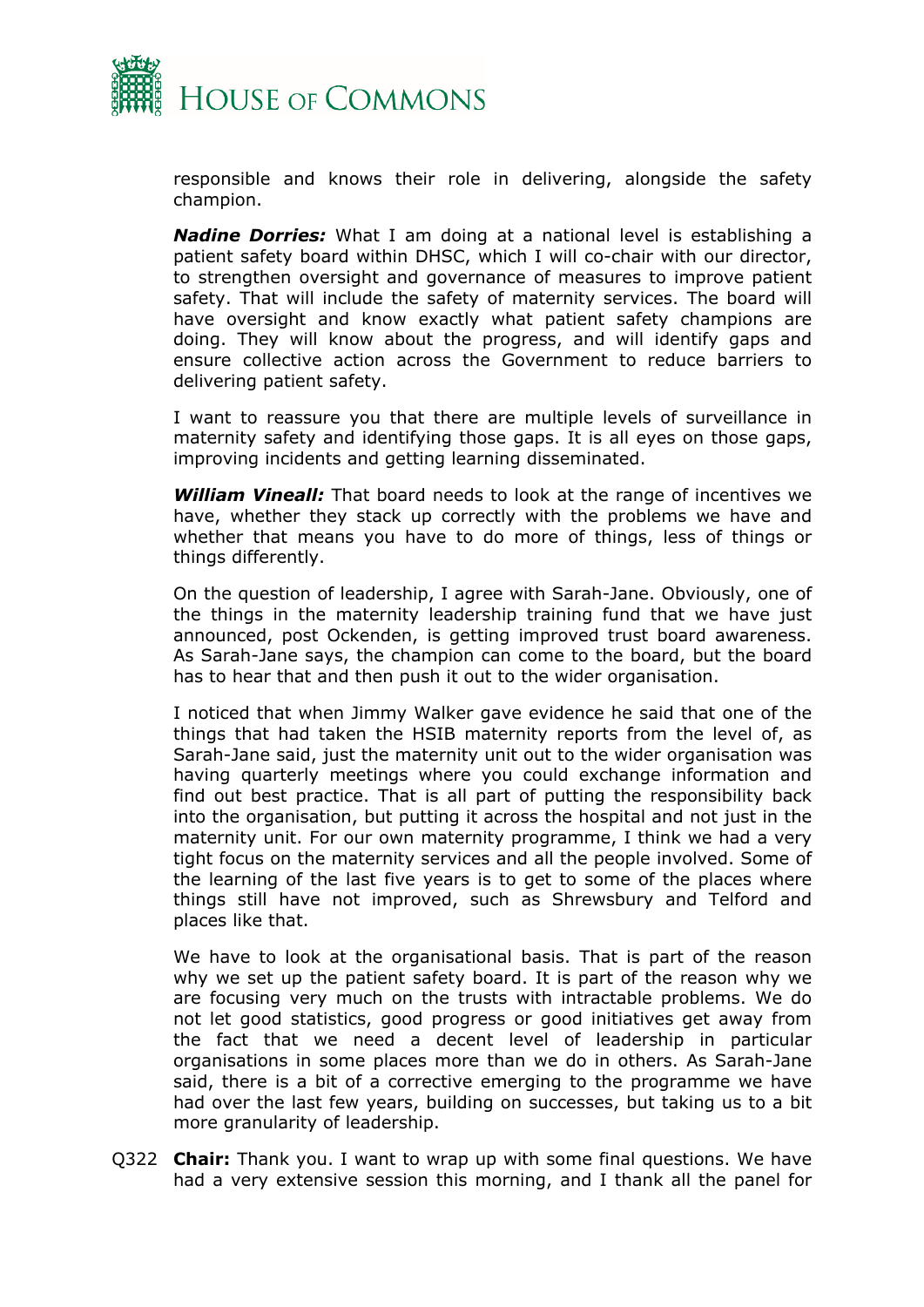

your time.

I want to ask Dr Jolly about the "halve it" campaign, which is to halve the rate of serious incidents from their 2010 levels. It was introduced in 2017. It has four categories: maternal deaths, stillbirths, neonatal deaths and neonatal injury. Could you go through those four areas and tell us how we are doing on that target?

*Dr Jolly:* Certainly. We have also extended it, to try to reduce pre-term birth from 8% to 6%. We continue to be as ambitious as possible.

From the stillbirth perspective, using the reference year of 2010, we have seen a reduction of just over 25% in stillbirth up to 2019. We have additional interventions in place that I think will continue to drive down the stillbirth rate. We are continuing to explore underlying causes and other ways that we can carry on driving that forward.

The neonatal death data has been more complex. That is because practice has changed since 2010. When we initially looked at the neonatal death rate, it looked like we had not made much progress. In fact, what had happened was that a lot of babies at less than 24 weeks, where no one had made an attempt to even see if the baby was showing any signs of life at all, had been recorded as a miscarriage in 2010. We now try really hard to assess them and consider resuscitation, so a lot more babies at less than 24 weeks that were miscarriages are now recorded as live deaths. That skews the data.

If we look at deaths after 24 weeks, there has been a 23% fall in neonatal deaths. Again, we have lots of things in line to carry on driving that forward. Of those neonatal deaths, probably about 25% are associated with congenital abnormalities. I am not sure how many of those we will be able to reduce. There will be a component that will always remain fixed, but there is still lots in line to try to drive that further forwards.

We have only recently received the latest brain injury data. That shows a different story, with a rise in brain injuries being recorded between 2012, when we had the earliest data, up to 2014, after which we have seen a fall. I can only speculate about the initial rise, but I think it may well be that we got better at measuring it, not that things were getting worse. Since 2014, we have seen a fall. Some of those data have now been published. If we look at term brain damage rates, there has been a 15% fall, with an overall fall of about 9.7%. There is more that we need to do. Again, there are interventions that will not have fed into those data but are in the pipeline, so those are improving as well.

The maternal death rate has not changed a huge amount. There is a fall of about 9% since the 2010 reference year. That is probably our biggest challenge because there are relatively small numbers. What is interesting is that we have seen a big change from deaths related to direct maternal care. There are more related to indirect causes—pre-existing maternal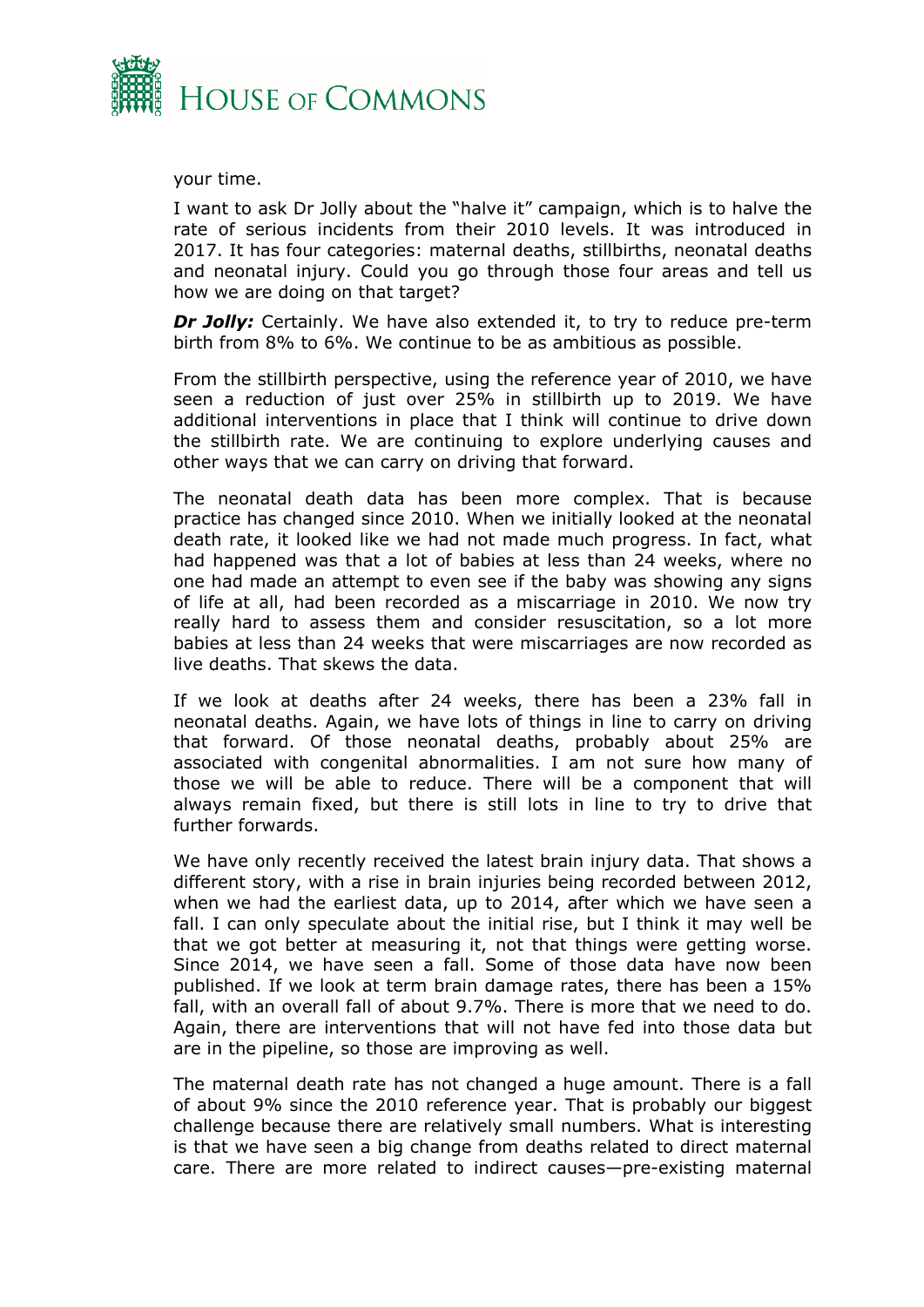

conditions, and so on. We have fantastic support from some of the best epidemiologists and scientists in the world looking into underlying causes. I am confident that the maternal medicine network will help drive down those deaths further. There is more to do.

On pre-term birth, the interventions we have done with the Saving Babies' Lives care bundle are only just coming online. The target was to go from 8% to 6%. We have got to 7.5%, so we are a quarter of the way there, again with more interventions in place.

I am sorry; that was a bit of a quick run-through.

Q323 **Chair:** It is extremely helpful. Jacqui, do you have anything to add to that in terms of your interpretation of those numbers?

**Professor Dunkley-Bent:** Nothing to add. I think Matthew gave a good comprehensive run-through of our improvements.

Q324 **Chair:** A final question to Sarah-Jane Marsh, if I may. If you look at the campaigners—the families—who have brought some of these issues to light, sadly one of the most common threads is that when they initially went to their trust, whether it was Morecambe Bay, Shrewsbury and Telford or East Kent, they felt like they had met a brick wall. You are a chief executive of an NHS trust. Do you think that the culture is changing? Do you think chief executives today really understand that if families come forward they must listen?

*Sarah-Jane Marsh:* I think that the culture is changing. The rule of thumb I always use is: remember what you are there for. You are not there to protect the organisation; you are there to protect the patients, or in this case the women and families who use it. That is your foremost responsibility and accountability as a chief executive. You absolutely need to listen to every word, and work with families until things reach a conclusion for them; not until you have reached your conclusion. I think some places find that difficult, but I know, certainly from talking to many of my colleagues, that that responsibility is felt greatly and that people spend time meeting families, properly reading complaints and reading their HSIB reports. It is a sobering experience for anybody.

I have met a lot of families who are angry. Sometimes, they talk about litigation, but it is a secondary emotion to fear, upset and hurt that they do not understand what has happened. You need to peel back and get the answers. I have sat in front of families and said, "I know the trust I am responsible for is responsible for your child or baby's death." Not many families will go on from that and be hugely critical. People want answers. They want to know that you have learnt and that, in memory of their baby or child, you will improve things for the future.

It is hugely important. It is important that these stories and experiences come through in training. It is not just about looking at statistics. It is about understanding that 99.9 is not good enough if the one left over is avoidable harm. We are definitely getting better, but the theme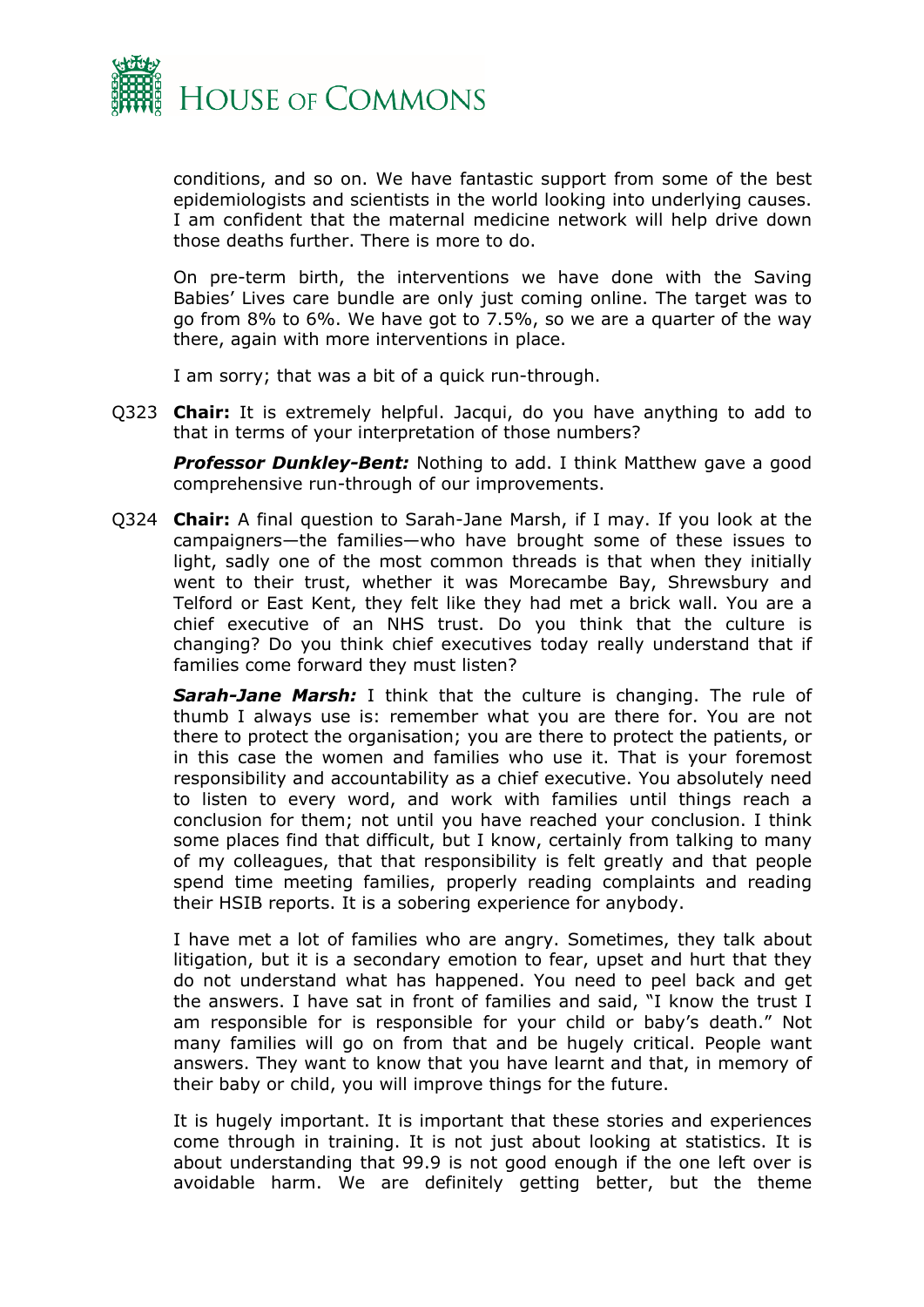

throughout the evidence from all of us is, "So much done; so much more to do." We have come a long way, but we are not complacent. We do not think we have finished. We are probably halfway through a 10-year programme. We are all very passionate about moving on to the next five years, and making sure we build on the successes. We must also learn from the things we should have done better.

Q325 **Chair:** I would like to stay with the issue of families and patients for a final question to the Minister of State.

We have been talking this morning about a huge range of things that we are doing to try to improve maternity safety. The starting point was some terrible tragedies that were often appallingly badly handled. You clearly care about these issues a lot, but what is your message to Sarah and Tom Richford, James and Hoa Titcombe, and Richard Stanton and Rhiannon Davies, about how we are going to make sure that other families do not have to go through what they went through?

*Nadine Dorries:* I am just the Minister. As it is with the roles of Ministers, I will not be in my place forever. That is why I want to put the emphasis on the amazing team that we have working in this area—people like Sarah-Jane Marsh, Professor Jacqui Dunkley-Bent and Matthew Jolly—whose life's work is about improving patient safety, maternity safety and the outcomes for women and families. I hope that they are reassured, if they are watching the evidence today, to know that a huge amount of work is being undertaken.

I was involved in setting up the inquiry for East Kent. I think there were six months between the issue being raised, which I think was in June 2017, and HSIB going in and conducting their report. Chair, you were responsible yourself for the formation and implementation of HSIB within our maternity services, and the maternity inquiries, the number of investigations that have taken place and the amount of learning that has been disseminated across the service. We have amazing people. We have new processes in place. With East Kent, we can see that process from the complaint, to HSIB, to the CQC coming in, and to Professor Jacqui Dunkley-Bent and her team going in to support the trust to help with training, and to ensure that East Kent was from that moment a safe place for women to go in and give birth. SaTH is a little further behind, but much is happening.

If I had one criticism myself, it is that where I sit at the moment I almost see too much going on. I see too many layers and too many initiatives. My concern is that we have so much activity and so much going on that we may be at the point of finding it difficult to get our hands on the data and to disseminate learning. The issue is that, when a problem arises, we need to know what that problem is and how we go about making sure that it never happens again.

One of the things that I have requested in my role as Minister is that we take an overview of everything. The maternity safety transformation